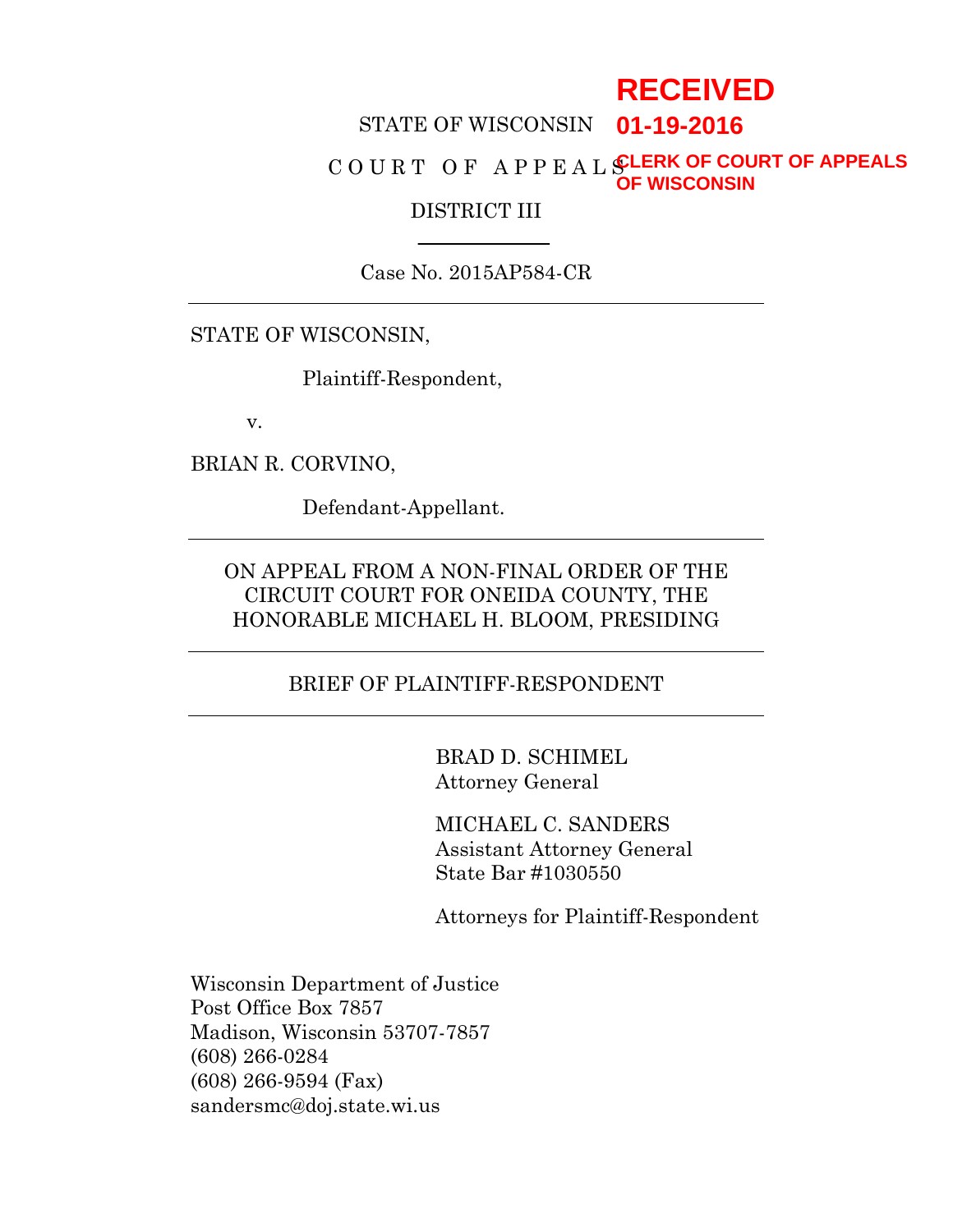# TABLE OF CONTENTS

|     | STATEMENT ON ORAL ARGUMENT                                                                                                                                                                          |
|-----|-----------------------------------------------------------------------------------------------------------------------------------------------------------------------------------------------------|
|     | SUPPLEMENTAL STATEMENT OF THE CASE                                                                                                                                                                  |
|     | SUPPLEMENTAL STATEMENT OF FACTS 4                                                                                                                                                                   |
|     |                                                                                                                                                                                                     |
| I.  | THE CIRCUIT COURT CORRECTLY<br>CONCLUDED THAT WIS.<br>STAT.<br>§967.055 PROHIBITS A PROSECUTOR<br>FROM AMENDING AN OWI CHARGE<br>WITHOUT PERMISSION OF THE                                          |
|     | A.                                                                                                                                                                                                  |
|     | <b>B.</b><br>Wisconsin Stat. § 967.055 explicitly<br>prohibits prosecutors from amending<br>OWI charges without court approval6                                                                     |
|     | C.<br>Wisconsin Stat. $\S 967.055$ limits the<br>prosecutor's ability to amend a<br>charge under Wis. Stat. $\S$ 971.29                                                                             |
| II. | CIRCUIT COURT PROPERLY<br><b>THE</b><br>EXERCISED ITS DISCRETION WHEN<br>DID NOT ALLOW THE<br>IT<br>PROSECUTOR TO AMEND<br><b>THE</b><br>FELONY OWI CHARGE AGAINST<br>CORVINO TO A MISDEMEANOR.  13 |
|     | A.                                                                                                                                                                                                  |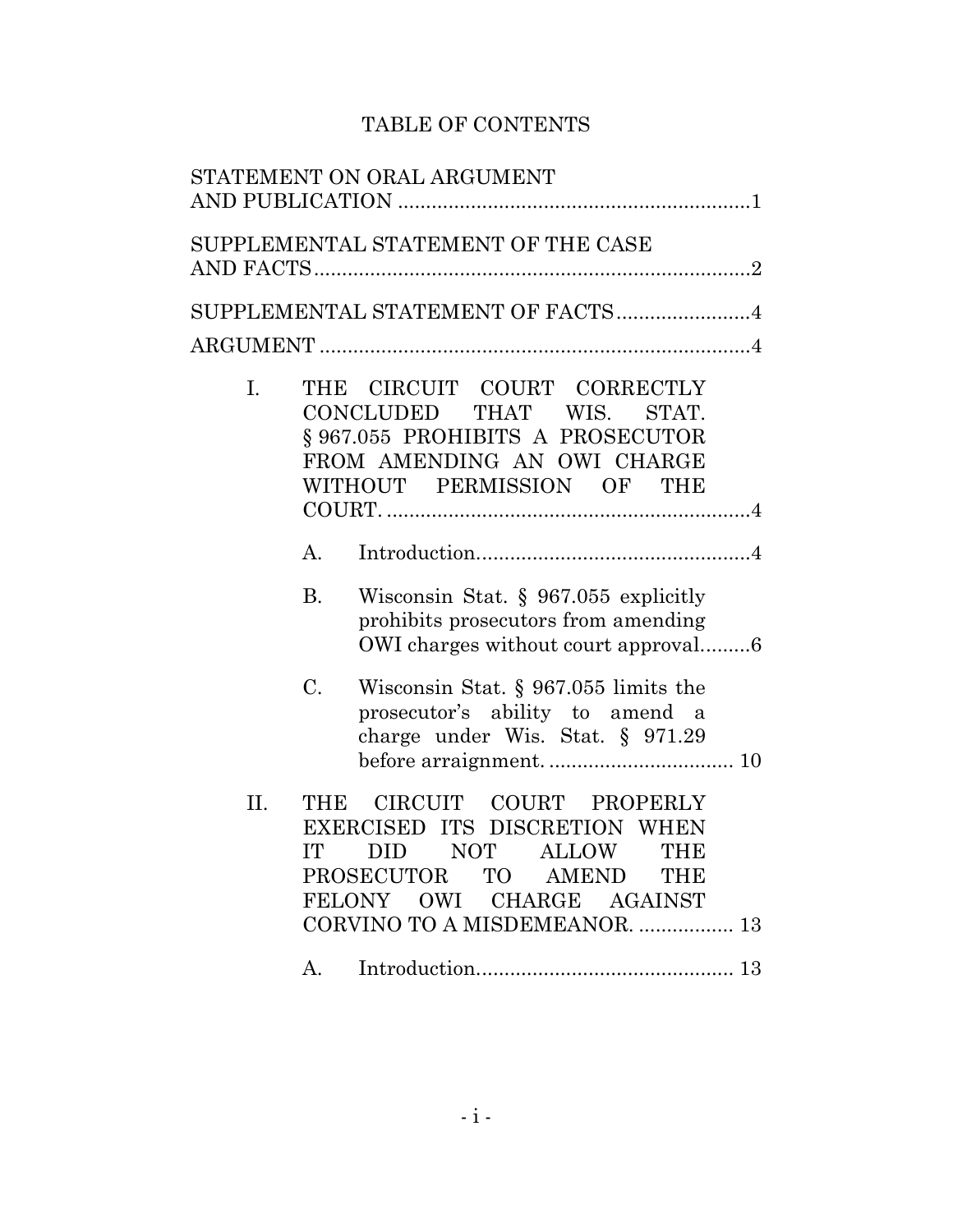|      | Β.        | Under Wis. Stat. $\S 967.055(2)(a)$ , a<br>court may allow amendment or<br>dismissal of an OWI charge only if it<br>"is consistent with the public's<br>interest in deterring the operation of<br>motor vehicles by persons who are<br>under the influence of<br>an |
|------|-----------|---------------------------------------------------------------------------------------------------------------------------------------------------------------------------------------------------------------------------------------------------------------------|
|      | C.        | The facts alleged in the criminal<br>demonstrate<br>complaint<br>why<br>amending the felony charge against<br>Corvino to a misdemeanor would not<br>be in the public's interest in                                                                                  |
| III. | THE       | CIRCUIT COURT PROPERLY<br>REFUSED TO ACCEPT A GUILTY PLEA<br>TO OWI AS A MISDEMEANOR.  19                                                                                                                                                                           |
|      | А.        |                                                                                                                                                                                                                                                                     |
|      | <b>B.</b> | The court properly exercised its<br>discretion when it refused to accept<br>Corvino's guilty plea because a plea<br>to OWI as a misdemeanor would not<br>be in the public's interest in<br>deterring drunk driving 20                                               |
|      | C.        | OWI as a fourth offense with one or<br>more priors is a felony penalized<br>under $$346.65(2)(am)4m$ , not a<br>misdemeanor penalized under                                                                                                                         |
| IV.  |           | THE CIRCUIT COURT DID NOT ERR BY<br>ORDERING THE PROSECUTOR TO<br>FILE AN INFORMATION CHARGING                                                                                                                                                                      |
|      |           |                                                                                                                                                                                                                                                                     |
|      |           |                                                                                                                                                                                                                                                                     |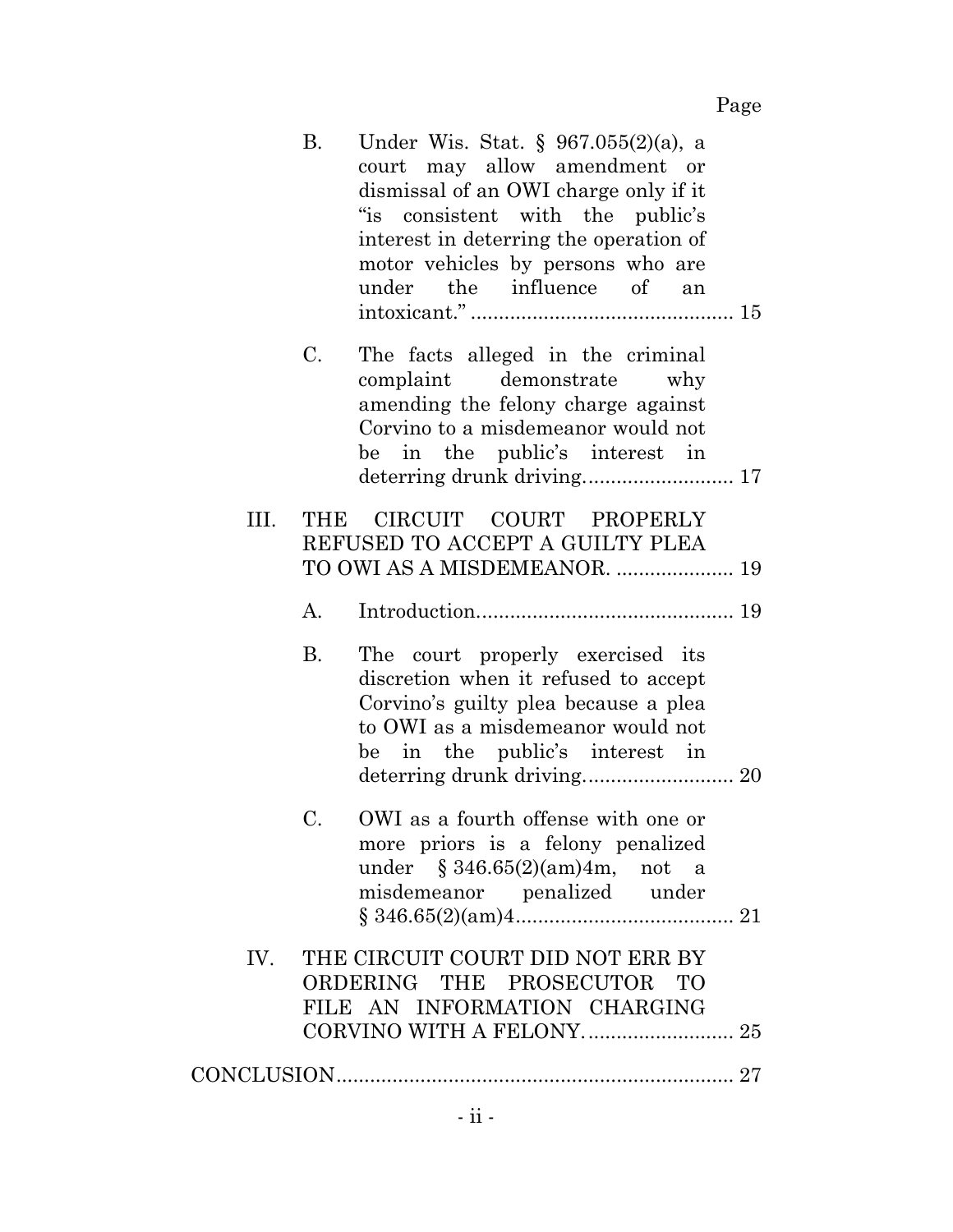# Page

# CASES

| Missouri v. Frye,                                 |  |  |  |
|---------------------------------------------------|--|--|--|
| $\_\,$ U.S. $\_\,$                                |  |  |  |
| State v. Braunsdorf,<br>98 Wis. 2d 569,           |  |  |  |
| State v. Brooks,<br>113 Wis. 2d 347,              |  |  |  |
| State v. Brown,<br>2006 WI 100, 293 Wis. 2d 594,  |  |  |  |
| State v. Conger,<br>2010 WI 56, 325 Wis. 2d 664,  |  |  |  |
| State v. Dums,<br>149 Wis. 2d 314, 440 N.W.2d 814 |  |  |  |
| State v. Henley,<br>2010 WI 97, 328 Wis. 2d 544,  |  |  |  |
| State v. Kenyon,<br>85 Wis. 2d 36,                |  |  |  |
| <b>STATUTES</b>                                   |  |  |  |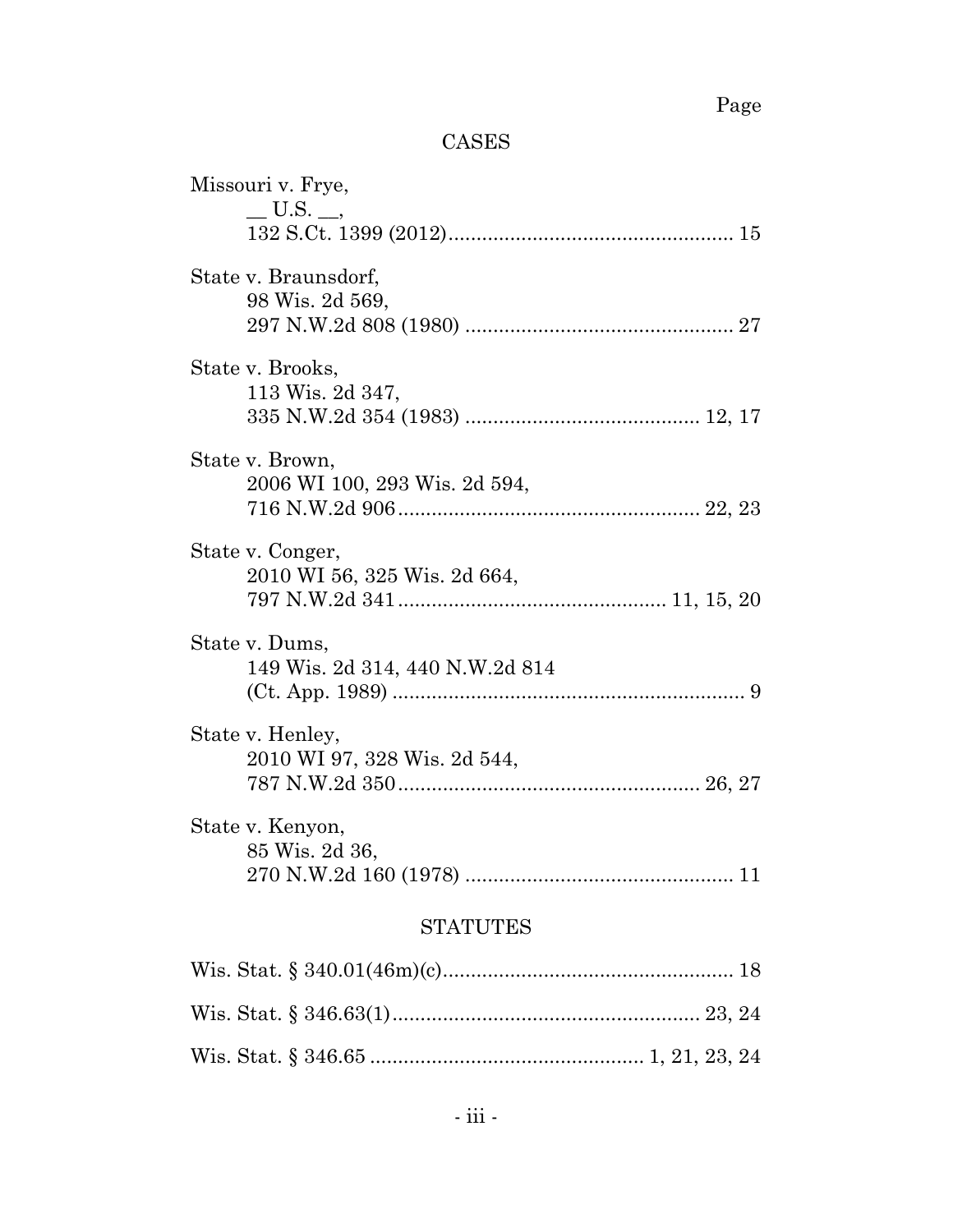# Page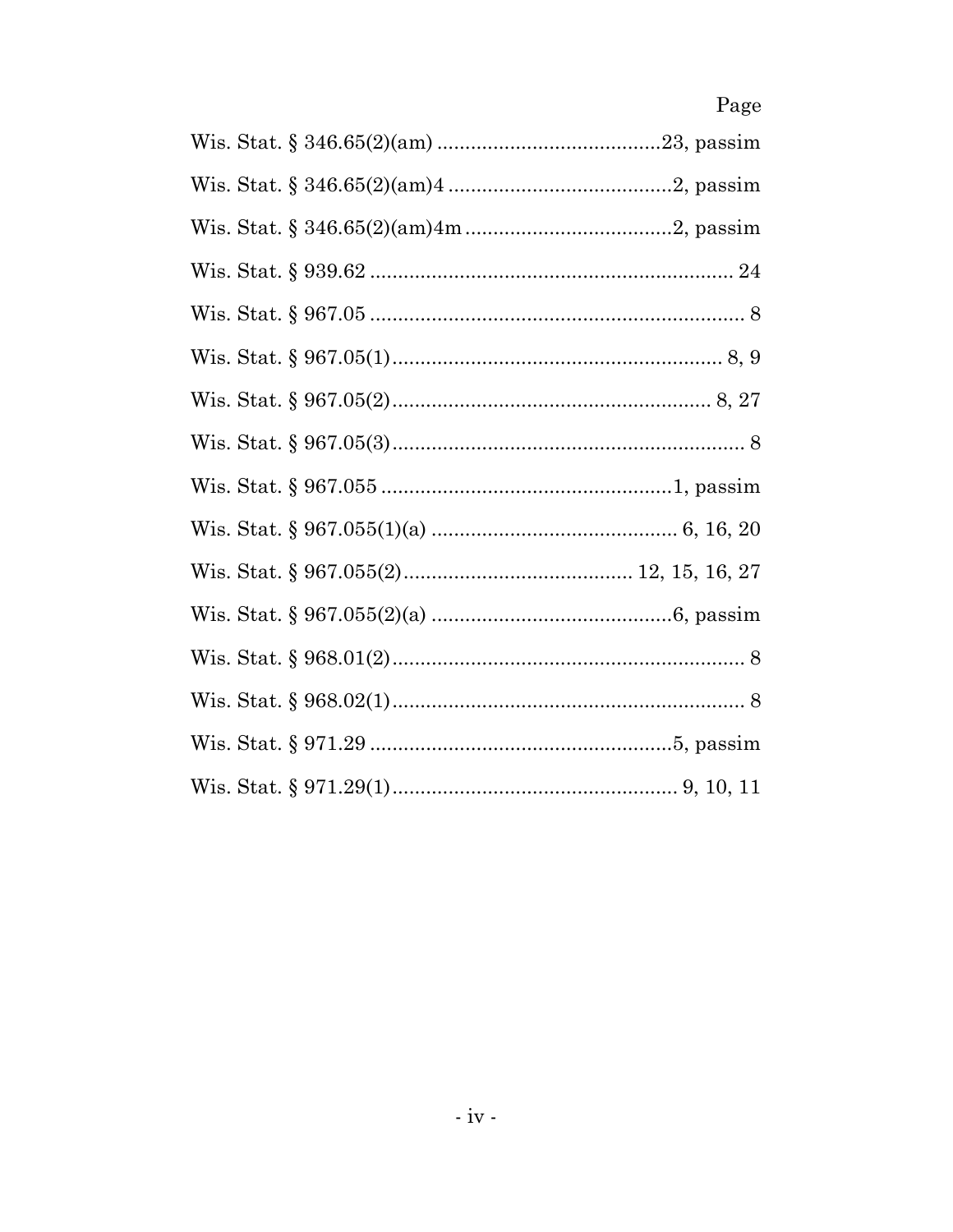#### STATE OF WISCONSIN

### COURT OF APPEALS

#### DISTRICT III

Case No. 2015AP584-CR

STATE OF WISCONSIN,

Plaintiff-Respondent,

v.

BRIAN R. CORVINO,

Defendant-Appellant.

# ON APPEAL FROM A NON-FINAL ORDER OF THE CIRCUIT COURT FOR ONEIDA COUNTY, THE HONORABLE MICHAEL H. BLOOM, PRESIDING

#### BRIEF OF PLAINTIFF-RESPONDENT

### STATEMENT ON ORAL ARGUMENT AND PUBLICATION

The plaintiff-appellant, State of Wisconsin (State), does not request oral argument, because the briefs should adequately address the issues in this case. The State believes that publication is warranted so that this court may provide guidance in interpreting and applying Wis. Stat. §§ 346.65 and 967.055.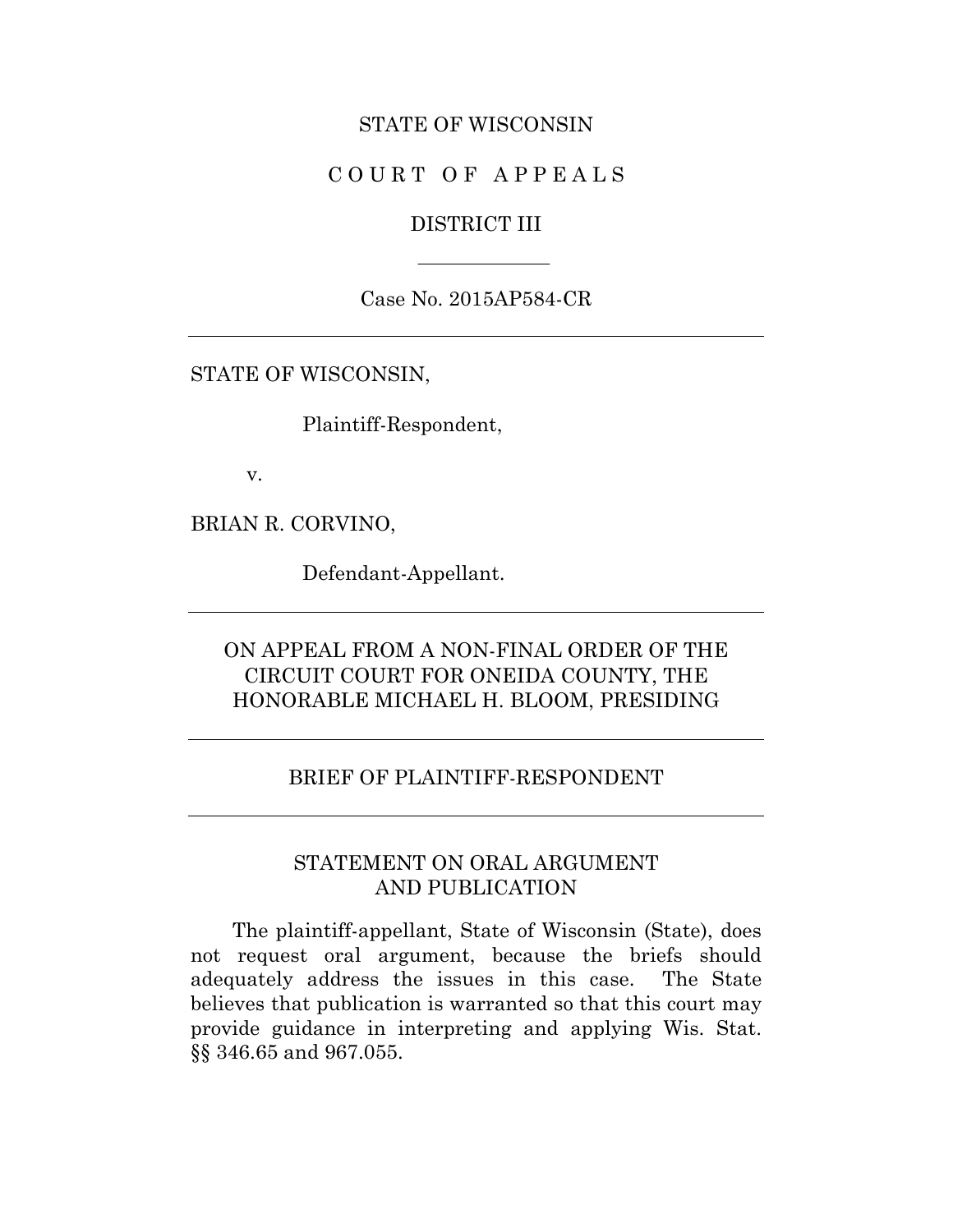### SUPPLEMENTAL STATEMENT OF THE CASE AND FACTS

The defendant-appellant, Brian R. Corvino, appeals a non-final order of the circuit court requiring the prosecutor to file an information charging Corvino with a felony for operating a motor vehicle while under the influence of an intoxicant (OWI), as a fourth offense with one prior offense within five years  $(10)$ .

The prosecutor initially filed a criminal complaint charging Corvino with OWI as a fourth offense, with one prior offense within five years—a felony—under Wis. Stat. § 346.65(2)(am)4m (1). The prosecutor alleged that Corvino's third countable conviction was for a violation on November 27, 2010, less than five years prior to his current offense, which occurred March 23, 2014 (1:2).

On June 24, 2014, Corvino waived a preliminary hearing, and the circuit court found probable cause to believe that Corvino committed a felony, and bound him over for trial.<sup>1</sup> On July 21, 2014, the court held the arraignment. The prosecutor filed an information charging Corvino with OWI as a fourth offense, without a prior offense in the last five years—a misdemeanor—under Wis. Stat. § 346.65(2)(am)4 (4). Corvino acknowledged receiving the information, waived the reading of the information, and entered a not guilty plea to OWI as a fourth offense, a misdemeanor.

On January 13, 2015, the circuit court held a pre trial hearing, at which the court asked the prosecutor about the amendment of the charge from a felony to a misdemeanor (*see* 21:2). The court did not make findings under Wis. Stat.

<span id="page-6-0"></span> <sup>1</sup> Transcripts of the June 24, 2014 preliminary hearing, July 21, 2014 arraignment, and January 13, 2015 pre-trial hearing are not included in the appellate record. The State is relying on the CCAP entry for those hearings.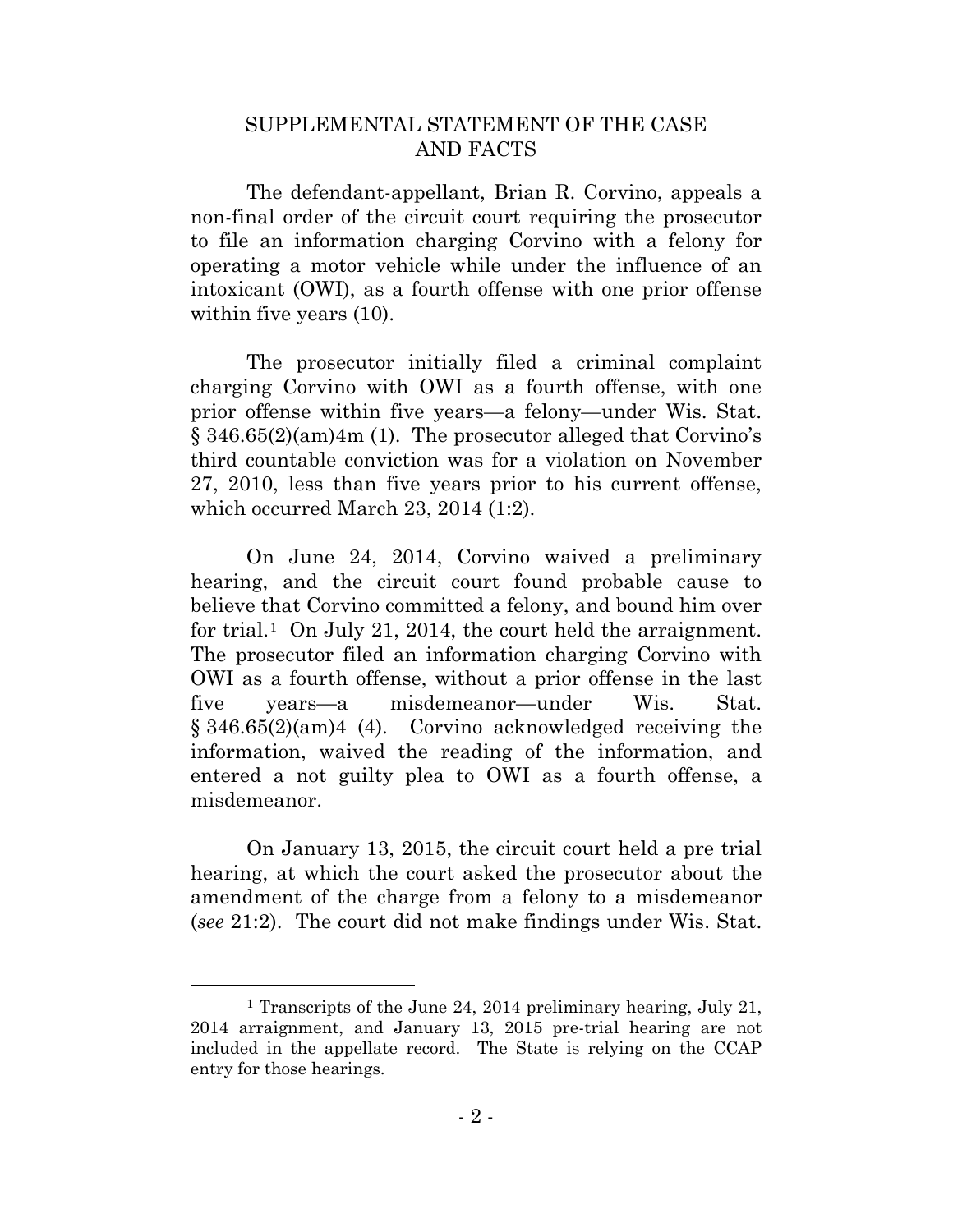§ 967.055, as required in order to amend or dismiss an OWI charge (*see* 21:2).

On March 10, 2015, the circuit court held a plea/sentencing hearing (21). The court noted that it had asked the prosecutor about the amendment of the charge from a felony to a misdemeanor offense at the January 13 hearing, and it questioned whether it had made the findings required by Wis. Stat. § 967.055 to allow amendment of an OWI charge (21:2). The prosecutor told the court that the court had not made the findings under § 967.055, but asserted that findings were unnecessary because the information charging a misdemeanor was the first information the prosecutor had charged in the case, so the prosecutor was not amending the charge (21:2-3).

The court disagreed (21:3), and asked if there was a basis upon which the court could find that amending the charge from a felony to a misdemeanor was in the public's interest (21:4-5). The prosecutor and defense counsel argued that it would be in the public's interest and in Corvino's interest to amend the felony charge to a misdemeanor (21:5‑9). The court disagreed, stating, "Under the circumstances that exist in this case, I simply don't believe that this is what the legislature had in mind under 967.055" (21:11).

The court concluded that because it could not make the findings required by § 967.055, it could not accept the information charging a misdemeanor (21:12). The court stated that it "would be willing to restore Mr. Corvino to his pre-preliminary hearing status" (21:2).

The next day, the court entered a written order in which it found that the filing of an information charging a misdemeanor OWI after the court bound the defendant over for felony OWI was an "amendment" of the charge that required findings by the court under § 967.055 (10:2). The court noted that it had not made those findings, and that the prosecutor therefore could not properly file an information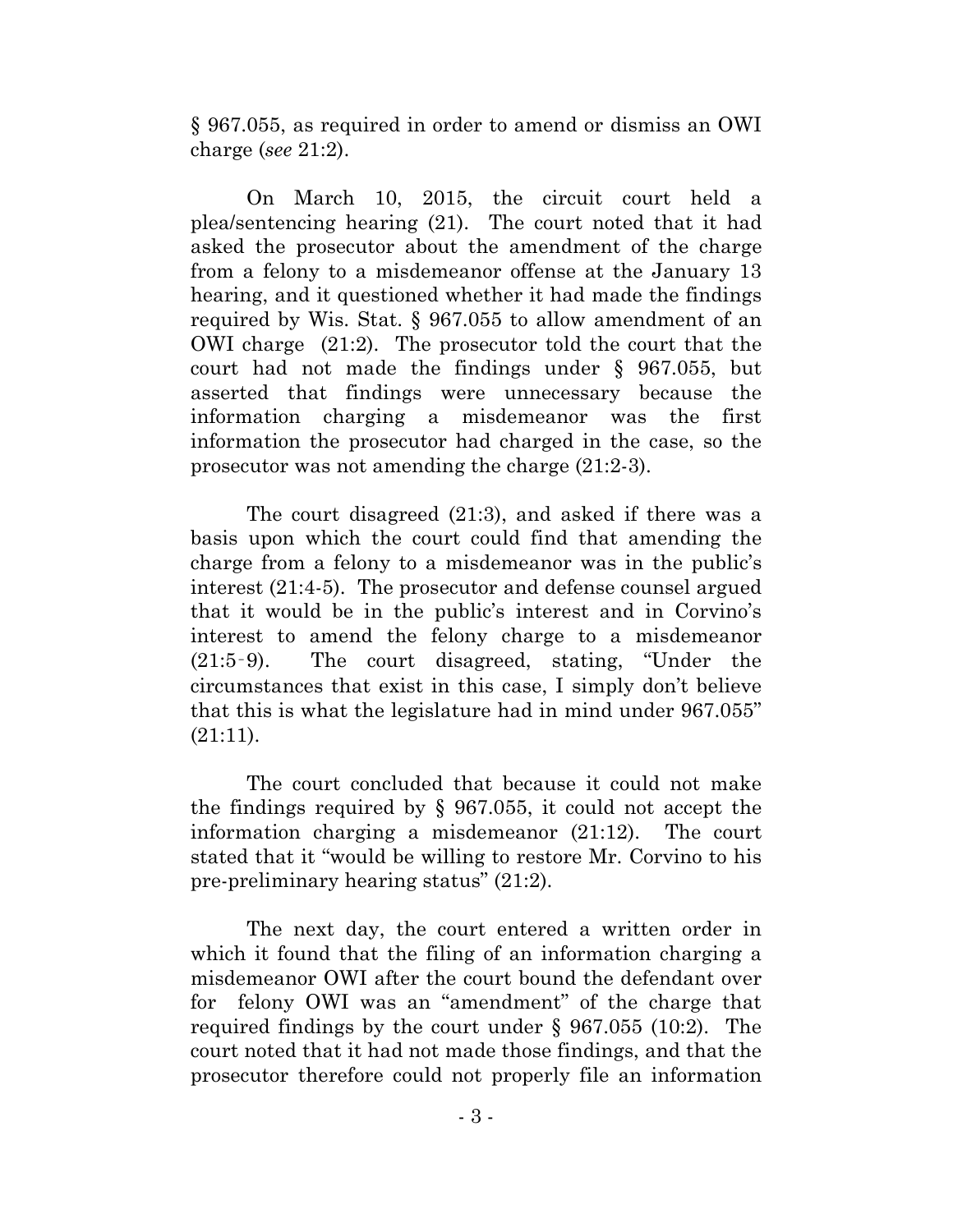charging a misdemeanor (10:2). The court therefore ordered the prosecutor to file an information charging Corvino with a felony for OWI as a fourth offense, with a prior offense within five years  $(10:2)$ .

The prosecutor and Corvino filed a joint petition for leave to appeal (13). This court granted the petition (14). This court also granted the parties' motion for a decision by a three-judge panel. The Wisconsin Department of Justice then commenced representation of the State of Wisconsin in this case, as respondent. This court struck the joint appellant's brief, and Corvino filed an appellant's brief. The State now responds.

### SUPPLEMENTAL STATEMENT OF FACTS

As respondent, the State will present facts as appropriate in the argument section of this brief.

### ARGUMENT

I. THE CIRCUIT COURT CORRECTLY CONCLUDED THAT WIS. STAT. § 967.055 PROHIBITS A PROSECUTOR FROM AMENDING AN OWI CHARGE WITHOUT PERMISSION OF THE COURT.

A. Introduction.

The facts of this case are not in dispute. The criminal complaint alleged that Corvino operated a motor vehicle while under the influence of an intoxicant, and that he had three prior offenses, one within five years of his current offense (1:1-2). The complaint therefore alleged that if found guilty of OWI, Corvino would be convicted and sentenced under Wis. Stat.  $\S 346.65(2)(am)4m$ , for a felony (1:1).

The circuit court found probable cause that Corvino committed a felony, and bound him over for trial. The prosecutor then filed an information charging Corvino with OWI, but asserting that if he were found guilty of OWI,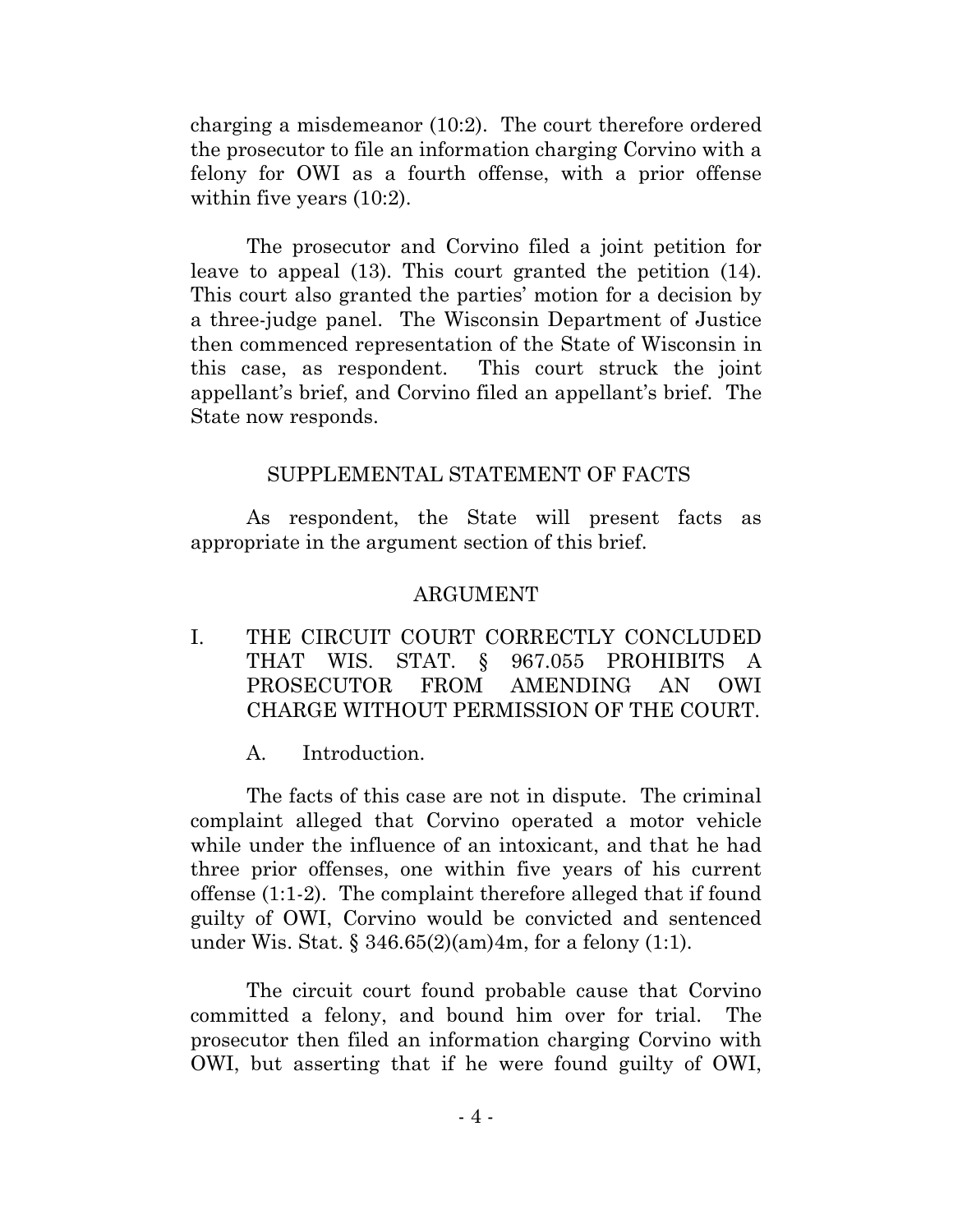Corvino would be convicted and sentenced under Wis. Stat.  $\S$  346.65(2)(am)4, for a misdemeanor (4).

The prosecutor did not apply for permission to amend the charge from a felony to a misdemeanor, as required by Wis. Stat. § 967.055, or even mention that the State sought to proceed with a misdemeanor charge rather than a felony charge. The court accepted the information without recognizing that the prosecutor had amended the charge from the felony upon which the court bound Corvino over for trial.

The court later recognized that the prosecutor had amended the charge without seeking leave of the court, as required by Wis. Stat. § 967.055. The court refused to accept Corvino's plea to OWI as a misdemeanor, and ordered the prosecutor to file an information charging a felony.

On appeal, Corvino argues that the prosecutor did not amend the charge, even though the criminal complaint alleged a felony, because the information alleged a misdemeanor. He also argues that prosecutors have unfettered discretion to amend a charge at any time before arraignment under Wis. Stat. § 971.29, and that Wis. Stat. § 967.055 does not apply to limit that discretion.

As the State will explain, the circuit court correctly concluded that the prosecutor initially charged Corvino with OWI as a felony, and then amended the charge to a misdemeanor. As the court recognized, § 967.055 explicitly provides that it applies, "Notwithstanding s. 971.29," and it prohibits a prosecutor from amending an OWI charge without permission of the court. In this case, the court was unaware that the prosecutor amended the charge, and did not grant permission for the amendment.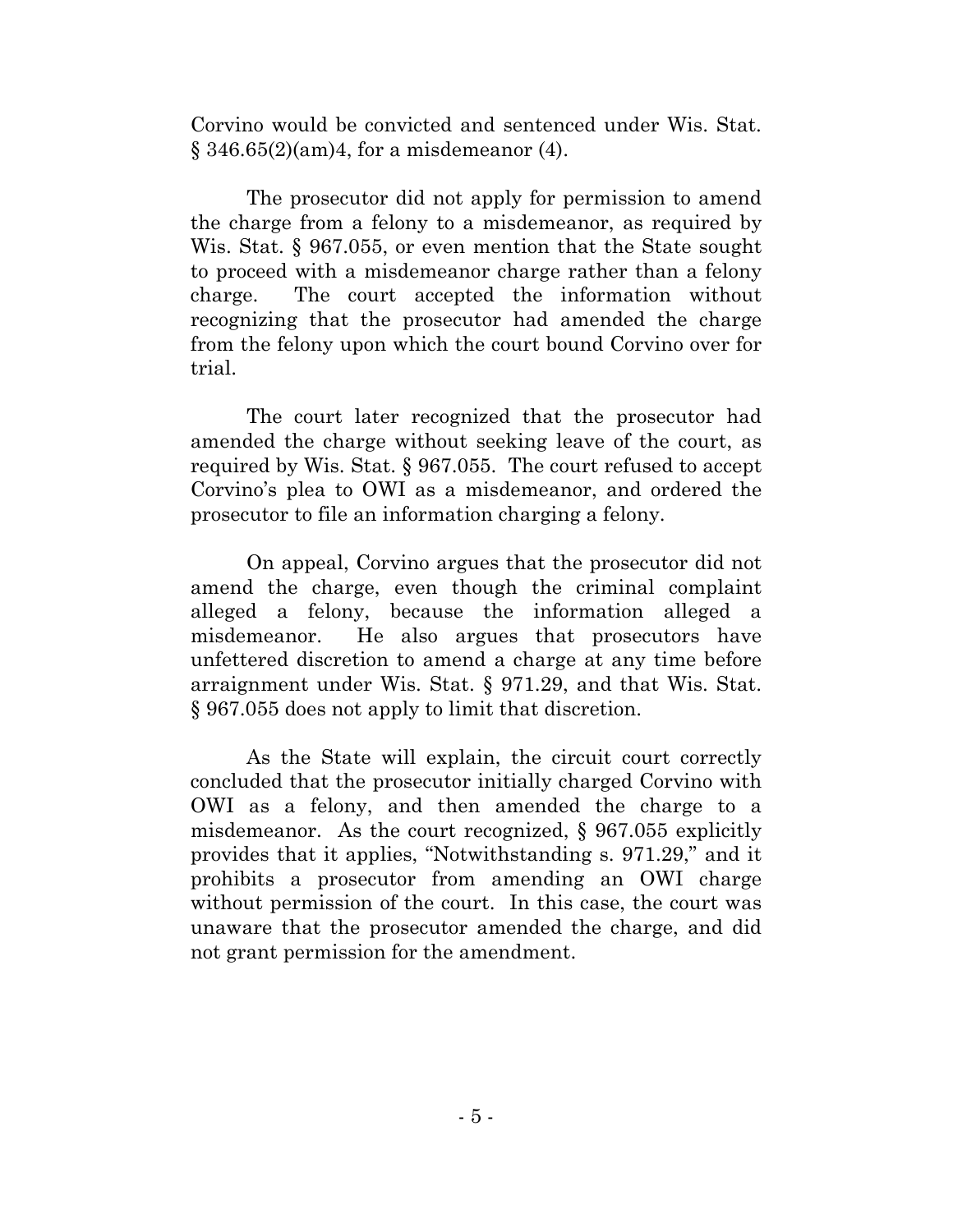B. Wisconsin Stat. § 967.055 explicitly prohibits prosecutors from amending OWI charges without court approval.

Under Wis. Stat. § 967.055, "Prosecution of offenses; operation of a motor vehicle or motorboat; alcohol, intoxicant or drug," a prosecutor may not amend an OWI charge without court approval, and the court is not authorized to grant that approval unless it is in the public's interest in deterring drunk driving. In the statute, the legislature has explicitly set forth the purpose of Wisconsin's drunk driving laws, stating, "The legislature intends to encourage the vigorous prosecution of offenses concerning the operation of motor vehicles by persons under the influence of an intoxicant." Wis. Stat. § 967.055(1)(a). The statute provides that, "Notwithstanding s. 971.29, if the prosecutor seeks to dismiss or amend a charge under s. 346.63(1) . . . the prosecutor shall apply to the court," and that "[t]he application shall state the reasons for the proposed amendment or dismissal." The statute further provides that "[t]he court may approve the application only if the court finds that the proposed amendment or dismissal is consistent with the public's interest in deterring the operation of motor vehicles by persons who are under the influence of an intoxicant." Wis. Stat.  $\sqrt{967.055(2)}$  $\sqrt{967.055(2)}$  $\sqrt{967.055(2)}$ (a).<sup>2</sup>

(1) Intent.

(a) The legislature intends to encourage the vigorous prosecution of offenses concerning the operation of motor vehicles by persons under the influence of an intoxicant, a controlled substance, a controlled substance analog or any combination of an intoxicant, controlled substance and controlled substance analog, under the influence of any other drug to a degree which renders him or her incapable of safely driving, or under the combined influence of an intoxicant and any other drug to a degree which renders him or her incapable of safely driving or having a prohibited alcohol concentration, as defined in s. 340.01 (46m), offenses concerning the operation of

<span id="page-10-0"></span> <sup>2</sup> Wisconsin Stat. § 967.055 provides as follows: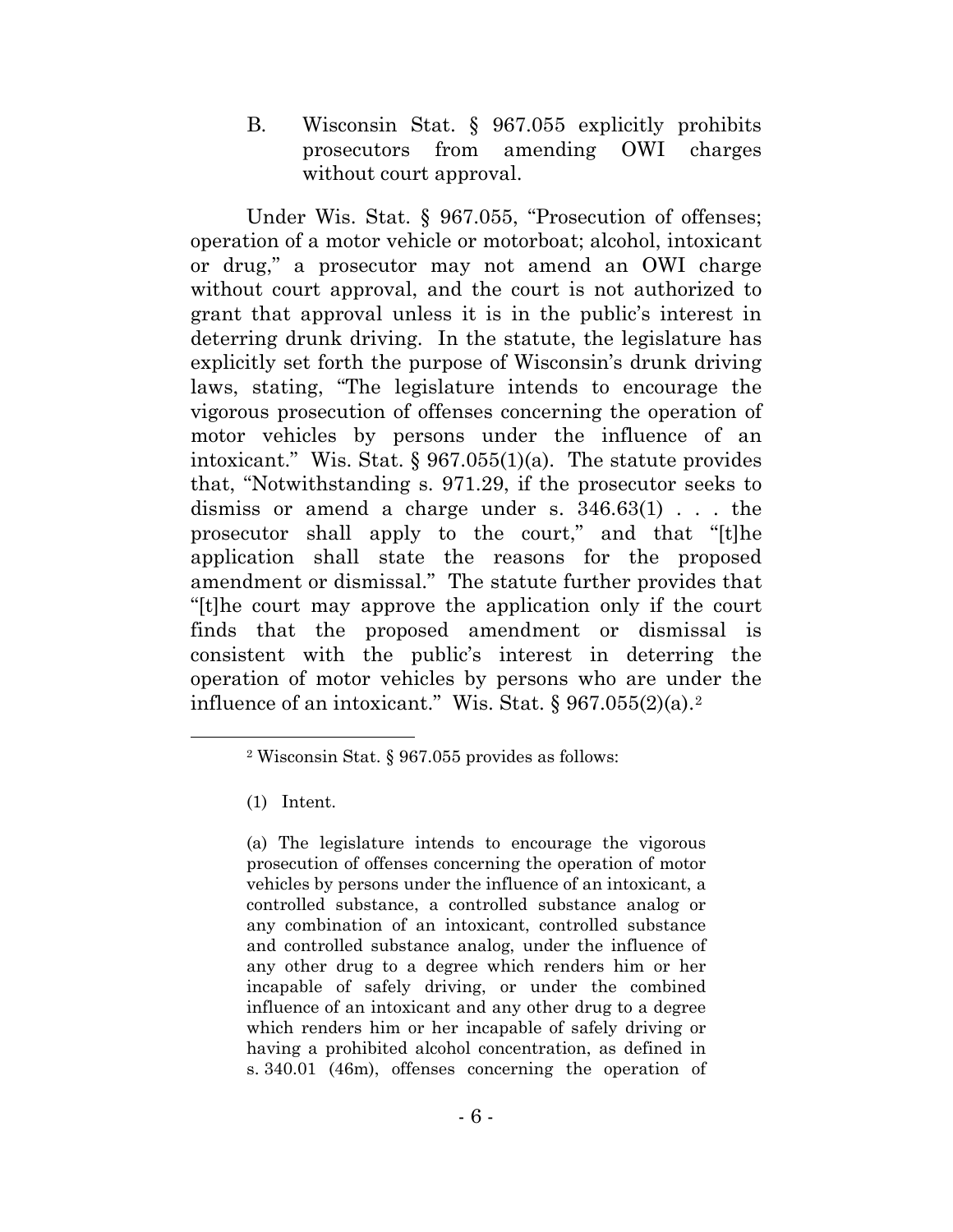Corvino argues that  $\S$  967.055 does not apply in this case even though the prosecutor initially filed a criminal complaint charging a felony, because the charging document at the time of the arraignment was the information, which

motor vehicles by persons with a detectable amount of a restricted controlled substance in his or her blood, and offenses concerning the operation of commercial motor vehicles by persons with an alcohol concentration of 0.04 or more.

(2) Dismissing or amending charge.

. . . .

l

(a) Notwithstanding s. 971.29, if the prosecutor seeks to dismiss or amend a charge under s. 346.63 (1) or (5) or a local ordinance in conformity therewith, or s. 346.63 (2) or (6) or 940.25, or s. 940.09 where the offense involved the use of a vehicle or an improper refusal under s. 343.305, the prosecutor shall apply to the court. The application shall state the reasons for the proposed amendment or dismissal. The court may approve the application only if the court finds that the proposed amendment or dismissal is consistent with the public's interest in deterring the operation of motor vehicles by persons who are under the influence of an intoxicant, a controlled substance, a controlled substance analog or any combination of an intoxicant, controlled substance and controlled substance analog, under the influence of any other drug to a degree which renders him or her incapable of safely driving, or under the combined influence of an intoxicant and any other drug to a degree which renders him or her incapable of safely driving, in deterring the operation of motor vehicles by persons with a detectable amount of a restricted controlled substance in his or her blood, or in deterring the operation of commercial motor vehicles by persons with an alcohol concentration of 0.04 or more. The court may not approve an application to amend the vehicle classification from a commercial motor vehicle to a noncommercial motor vehicle unless there is evidence in the record that the motor vehicle being operated by the defendant at the time of his or her arrest was not a commercial motor vehicle.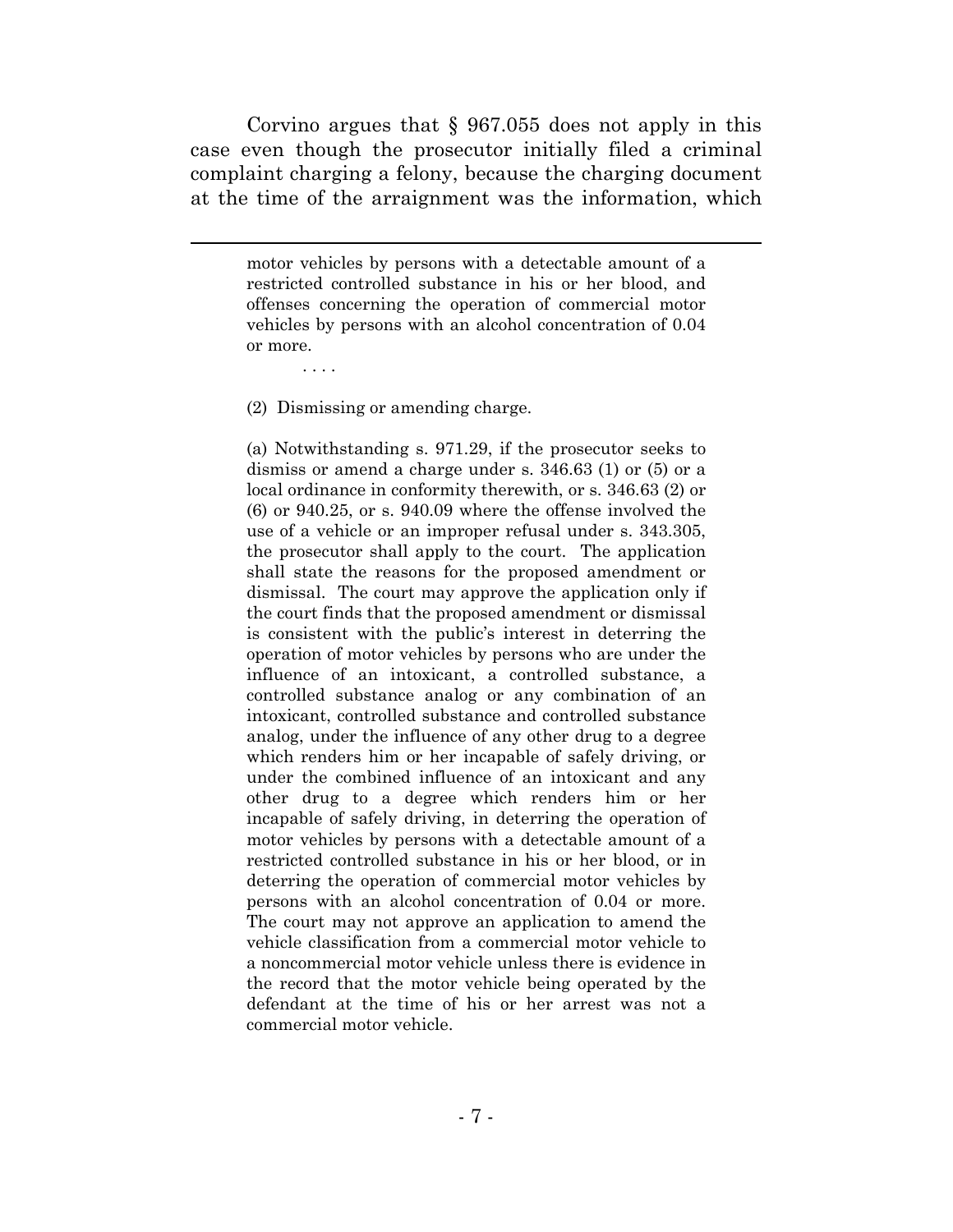charged a misdemeanor (Corvino's Br. at 11). Therefore, he argues, the prosecutor did not amend the charge (Corvino's Br. at 11).

Corvino's argument is seemingly based on the premise that the criminal complaint the prosecutor filed, charging Corvino with OWI and alleging three prior offenses including one within five years—a felony—was not a charging document. He asserts that the initial charging document was the information the prosecutor filed charging a misdemeanor even after the circuit court found probable cause that he committed a felony and bound him over for trial (Corvino's Br. at 11).

The State maintains that the initial charging document in this case was the criminal complaint. Wisconsin Stat. § 967.05 explains how a prosecution is commenced:

(1) A prosecution may be commenced by the filing of:

(a) A complaint;

(b) In the case of a corporation or limited liability company, an information;

(c) An indictment.

Wis. Stat. § 967.05(1).

The statute adds that, "[t]he trial of a misdemeanor action shall be upon a complaint," and that "[t]he trial of a felony action shall be upon an information." Wis. Stat. § 967.05(2) and (3).

"The complaint is a written statement of the essential facts constituting the offense charged." Wis. Stat. § 968.01(2). "[A] complaint charging a person with an offense shall be issued only by a district attorney of the county where the crime is alleged to have been committed." Wis. Stat. § 968.02(1).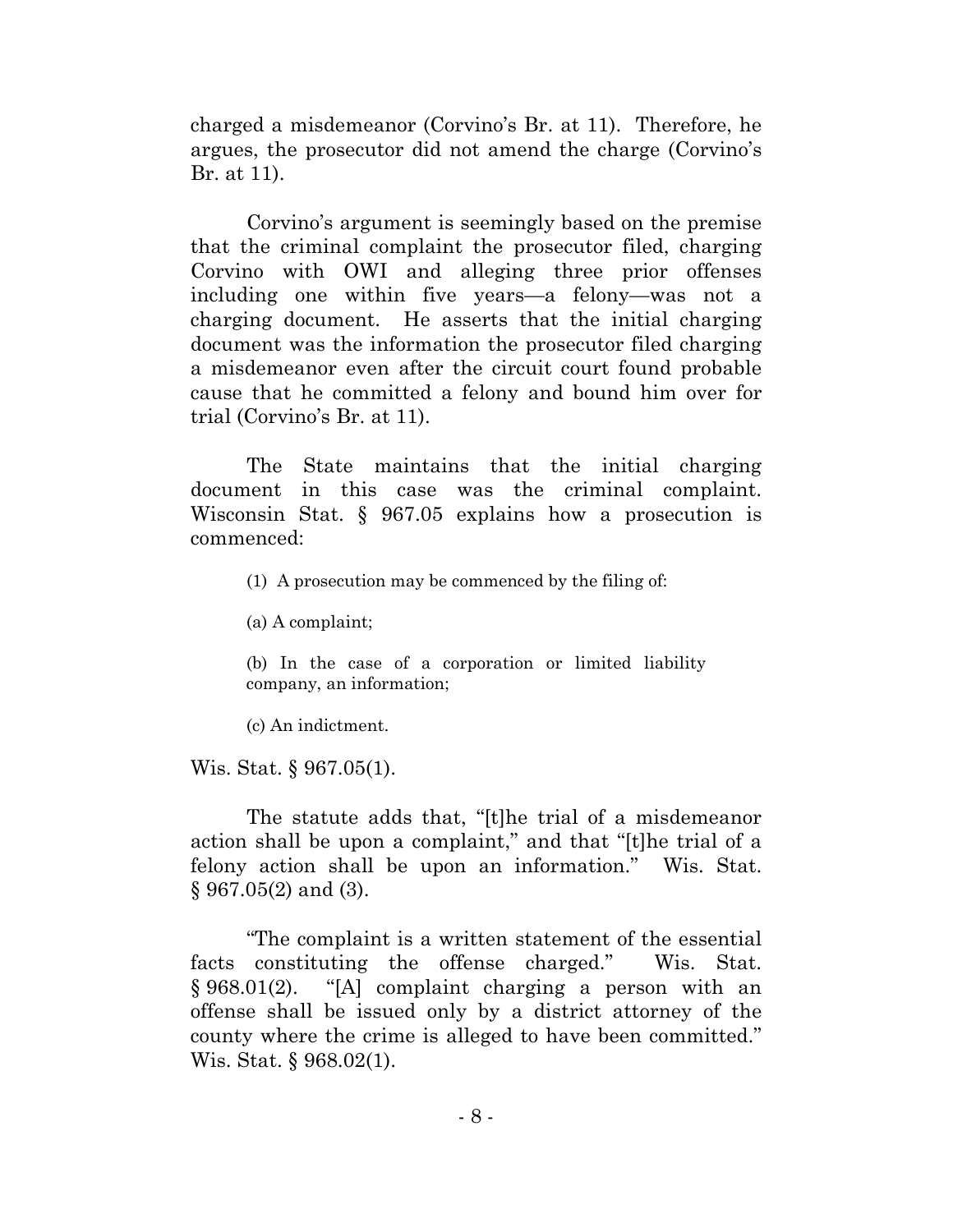As § 967.05(1) states, a prosecution is commenced by the filing of a complaint. For misdemeanor prosecutions in which an information is not filed, the criminal complaint is not only the initial charging document, it is the only charging document. And § 971.29 is titled, "Amending the charge." It begins with the words, "A complaint or information may be amended." Wis. Stat. § 971.29(1). A complaint is therefore a charge that can be amended.

In this case, the prosecutor filed a complaint charging Corvino with OWI. As this court has recognized, under Wis. Stat. § 967.055, "once prosecution has been commenced, the charge cannot be dismissed sua sponte by the district attorney because it becomes subject to court control." *State v. Dums*, 149 Wis. 2d 314, 321-22, 440 N.W.2d 814 (Ct. App. 1989) (citation omitted). Under § 967.055, the same applies to amendment of an OWI charge. Once the prosecutor files a complaint charging OWI, amendment of the charge is subject to court control.

The prosecutor in this case initially charged Corvino with OWI in a complaint alleging three prior offenses, one within five years of his current offense. The complaint alleged that if found guilty of OWI, Corvino would be convicted of and sentenced for a felony (1). Based on the complaint, including the three prior offenses, the court found probable cause that Corvino committed a felony and bound him over for trial. The prosecutor then filed an information charging Corvino with OWI and alleging three prior offenses, but charging him with a misdemeanor. (4)

In filing an information charging a misdemeanor rather than a felony, the prosecutor amended the charge from the felony that was originally charged. Under § 967.055, before amending the charge the prosecutor was required to file an application with the court and state the reasons for the amendment. The prosecutor did not do so. When it accepted the information, the court obviously did not realize that the prosecutor had amended the charge from a felony to a misdemeanor, and it did not make the findings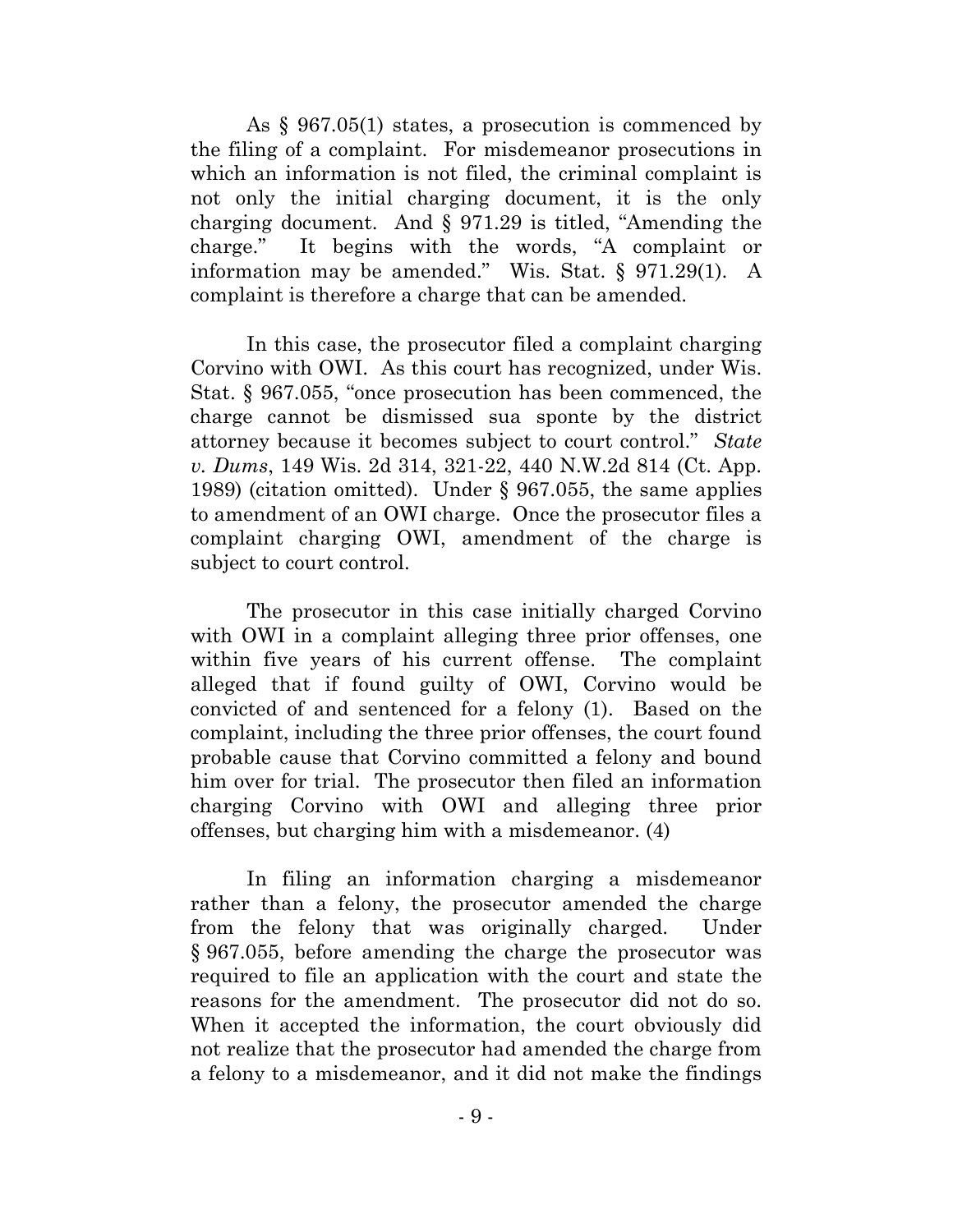required for an amended charge. As the court recognized when it refused to accept Corvino's plea to OWI as a misdemeanor, the charge was not properly amended.

C. Wisconsin Stat. § 967.055 limits the prosecutor's ability to amend a charge under Wis. Stat. § 971.29 before arraignment.

The circuit court concluded that under Wis. Stat. § 967.055, the prosecutor is prohibited from amending an OWI charge without court approval (21:2-3). Corvino argues that the circuit court's conclusion is incorrect and improperly interferes with a prosecutor's discretion in amending a charge before arraignment (Corvino's Br. at 6). Corvino relies on Wis. Stat. § 971.29(1), which provides that "[a] complaint or information may be amended at any time prior to arraignment without leave of the court." He argues that until arraignment, the prosecutor has unfettered discretion to amend a charge (Corvino's Br. at 6-7).

Corvino made the same argument in the circuit court. At the hearing in which the court refused to accept Corvino's guilty plea to an amended charge, Corvino's defense counsel pointed out that § 971.29 authorizes a prosecutor to amend the complaint or information "at any time prior to arraignment without leave of the Court" (21:9). Defense counsel added, "And that statute makes no reference to 967.055" (21:9).

The circuit court rejected Corvino's argument, noting that "section 971.29 does not make reference to section 967.055, but 967.055(2)(a) and (2)(b) both start with the language, "Notwithstanding section 971.29" (21:10).

On appeal, Corvino argues that the circuit court misinterpreted § 967.055 because it did not take into account § 971.29 (Corvino's Br. at 6). He seems to assert that so long as a prosecutor amends an OWI charge before filing an information, § 967.055 does not apply.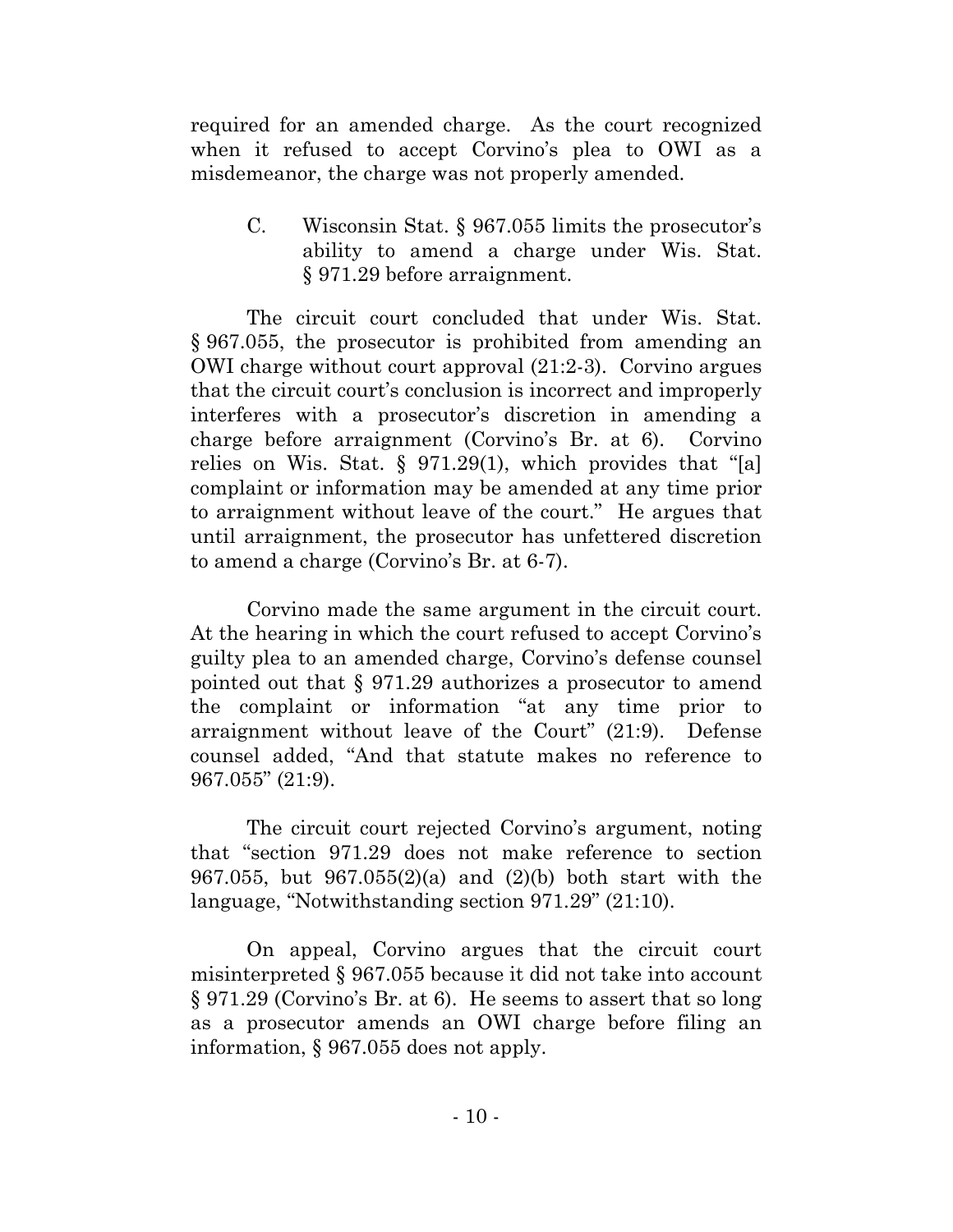Corvino is wrong for two reasons. First, § 967.055 explicitly applies, in spite of § 971.29, to curtail a prosecutor's discretion to amend or dismiss an OWI charge before arraignment. Second, allowing a prosecutor to circumvent § 967.055 in this fashion would be contrary to the legislative intent behind § 967.055 and drunk driving laws generally—that prosecutors vigorously prosecute drunk driving offenses.

In his brief, Corvino quotes § 967.055 twice, asserting that the statute states that:

if the prosecutor seeks to dismiss or amend a charge under s. 346.63 . . . where the offense involved the use of a vehicle or an improper refusal . . . the prosecutor shall apply to the Court. The application shall state the reasons for the proposed amendment or dismissal. The Court may approve the application only if the court finds that the proposed amendment or dismissal is consistent with the public's interest in deterring the operation of motor vehicle by person who are under the influence of an intoxicant, a controlled substance . . .

(Corvino's Br. at 5-6, 10.)

When he quotes the statute, and asserts that it does not apply because of § 971.29, Corvino fails to acknowledge that the first words of  $\S 967.055(2)$ (a) are, "Notwithstanding s. 971.29."

As the supreme court has concluded, after arraignment a prosecutor can amend a charge only with leave of the court. *State v. Conger*, 2010 WI 56, ¶ 16, 325 Wis. 2d 664, 797 N.W.2d 341; Wis. Stat. § 971.29(1). A prosecutor generally has unfettered discretion to amend a charge before arraignment. *Id.* However, the power of a prosecutor '"is subject to the enactments of the legislature."' *Id.* ¶ 22 (quoting *State v. Kenyon*, 85 Wis. 2d 36, 42, 270 N.W.2d 160 (1978)).

When it enacted  $\S$  967.055, the legislature obviously understood that § 971.29 prohibits prosecutors from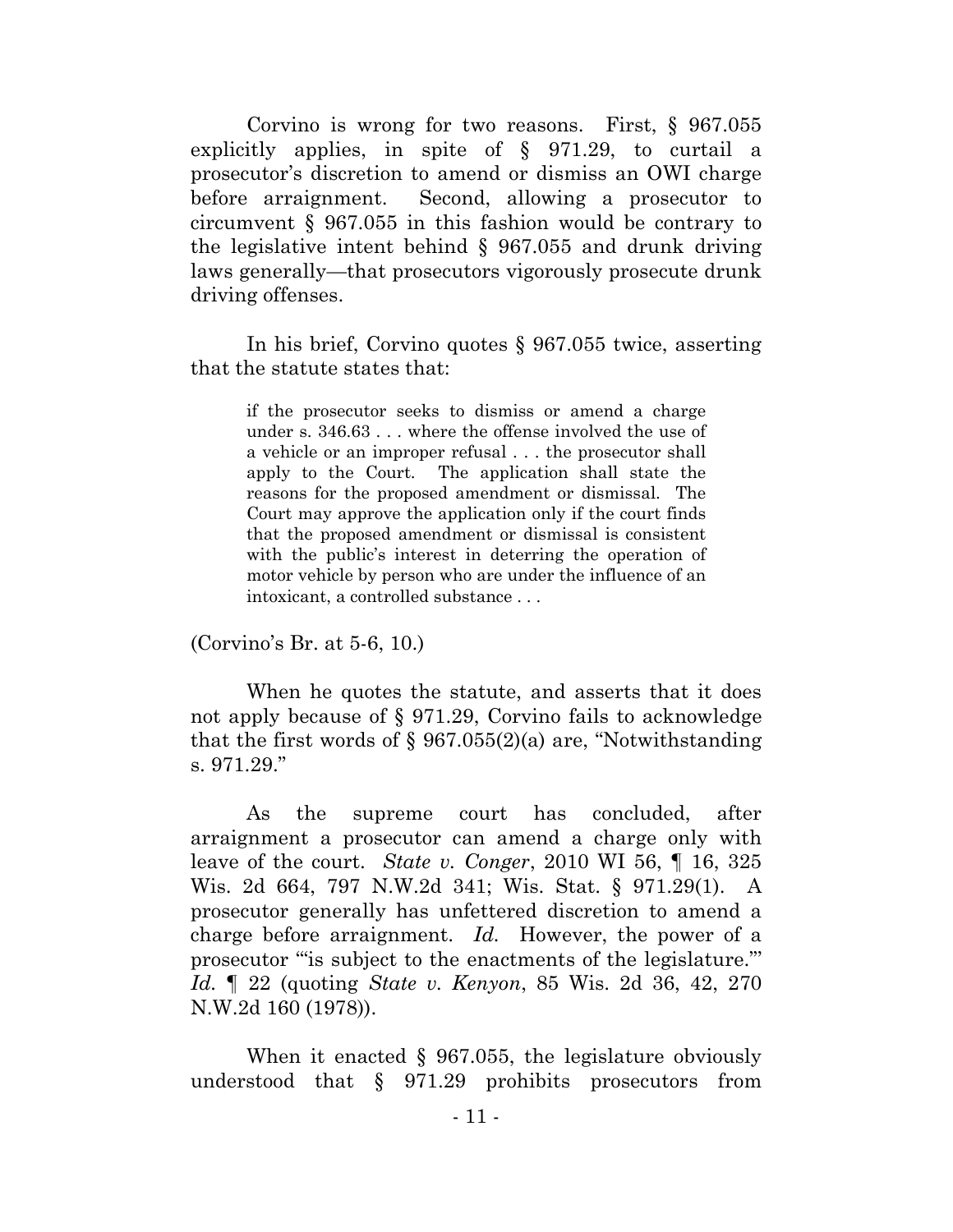dismissing or amending charges after arraignment, but grants prosecutors discretion to dismiss or amend charges before arraignment.

Wisconsin Stat. § 967.055 makes clear that the general rule in § 971.29 does not apply in OWI prosecutions. It provides that when a prosecutor seeks to dismiss or amend an OWI charge, the prosecutor must apply to the court for permission. Section 967.055 does not change the rule for dismissals or amendments after arraignment. The rule is the same after arraignment for OWI charges under § 967.055 as it is for other charges under § 971.29. After arraignment the prosecutor can dismiss or amend only with permission of the court.

The point of § 967.055(2), and the reason the legislature has stated that it applies, "Nothwithstanding s. 971.29," is that the rule is different in OWI cases before arraignment. Section 967.055(2) provides that notwithstanding that a prosecutor generally has discretion to amend or dismiss a charge before arraignment, in OWI cases the prosecutor does not have that discretion. A prosecutor may amend or dismiss a charge only with leave of the court. The statute has effect only in cases like this one, where a prosecutor wants to dismiss or amend a charge after the original charge is filed in a criminal complaint, but before arraignment.

The supreme court has recognized that "[s]ec. 971.29 is a general statute conferring upon prosecutors the right, subject to some conditions, to amend criminal complaints or informations." *State v. Brooks*, 113 Wis. 2d 347, 358, 335 N.W.2d 354 (1983). The court added that "the provisions of sec. 967.055(2) are to apply '[n]otwithstanding s. 971.29." *Id.* The court concluded that Wis. Stat. § 967.055 "shows a legislative intent to curtail a prosecutor's right to seek a dismissal." *Id.* at 358-59. The same applies to the amendment of a charge.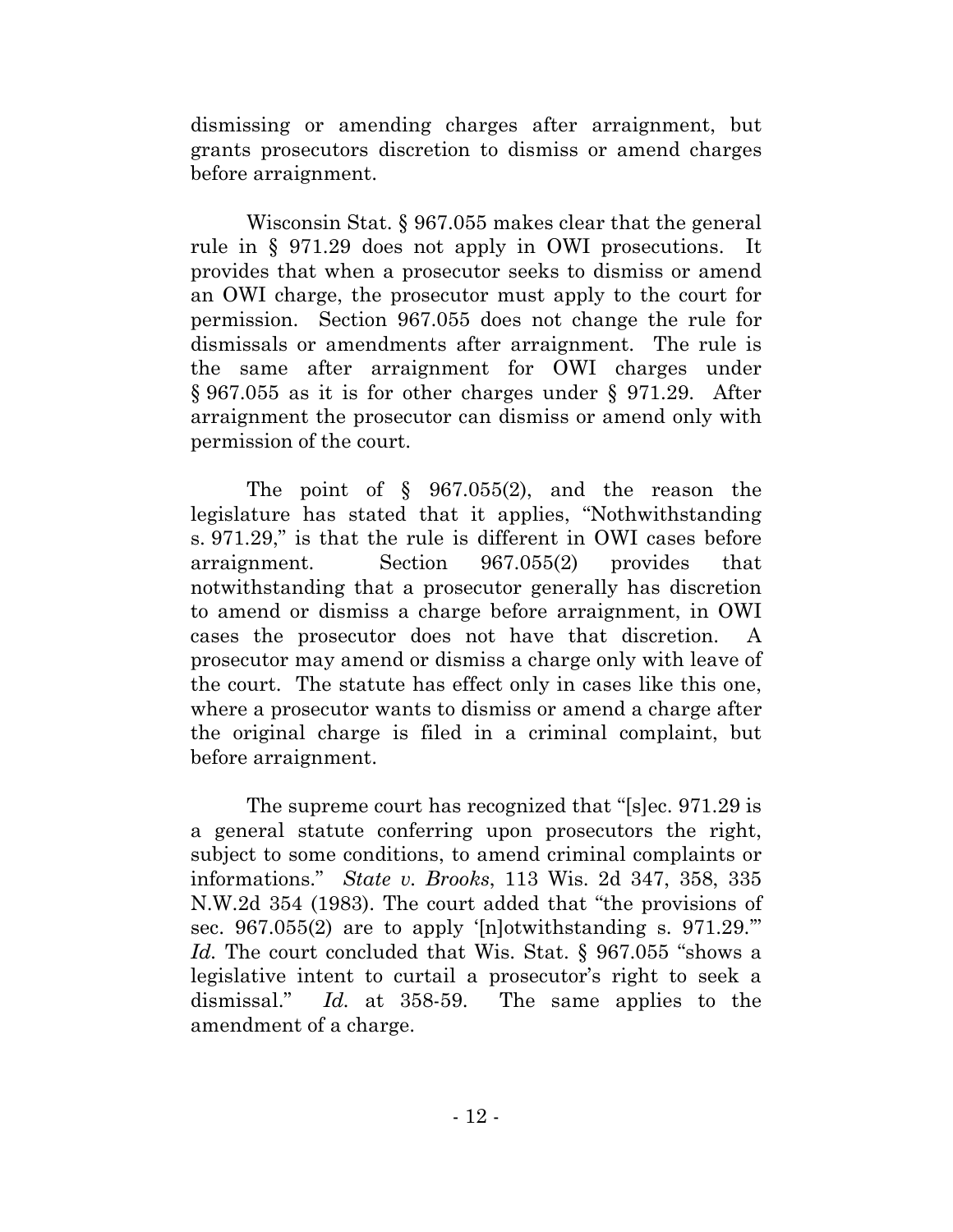As the circuit court recognized, the general rule set forth in § 971.29, that "[a] complaint or information may be amended at any time prior to arraignment without leave of the court," does not apply in OWI prosecutions. Instead, § 967.055 applies. Under § 967.055, a prosecutor may not amend a charge without leave of the court, before or after arraignment.

II. THE CIRCUIT COURT PROPERLY EXERCISED ITS DISCRETION WHEN IT DID NOT ALLOW THE PROSECUTOR TO AMEND THE FELONY OWI CHARGE AGAINST CORVINO TO A MISDEMEANOR.

A. Introduction.

At the plea hearing, the court noted that Wis. Stat. § 967.055 requires a prosecutor seeking to amend an OWI charge to apply to the court (21:4). The court asked the parties why it would be consistent with the public's interest in deterring OWI offenses to allow amendment of the OWI charge against Corvino from a felony to a misdemeanor  $(21:4-5)$ .

The prosecutor argued that amending the charge to a misdemeanor was in the public's interest because the parties reached a plea agreement, so the potential for an acquittal "was taken off the table" (21:5). The prosecutor also asserted that "[m]ore importantly," on the facts of this case, amending the charge to a misdemeanor is in the public's interest (21:5). The prosecutor told the court that Corvino had addressed his drinking problem, that he had paid \$4,000 for a "very comprehensive alcohol program," and that if he were convicted of a felony he might lose his job (21:5-6).

The prosecutor added that, "I think it would be very detrimental to society. It would take away any incentive he would have to continue on with the sober path, and I think the State made the right decision here, Judge. I really do" (21:6).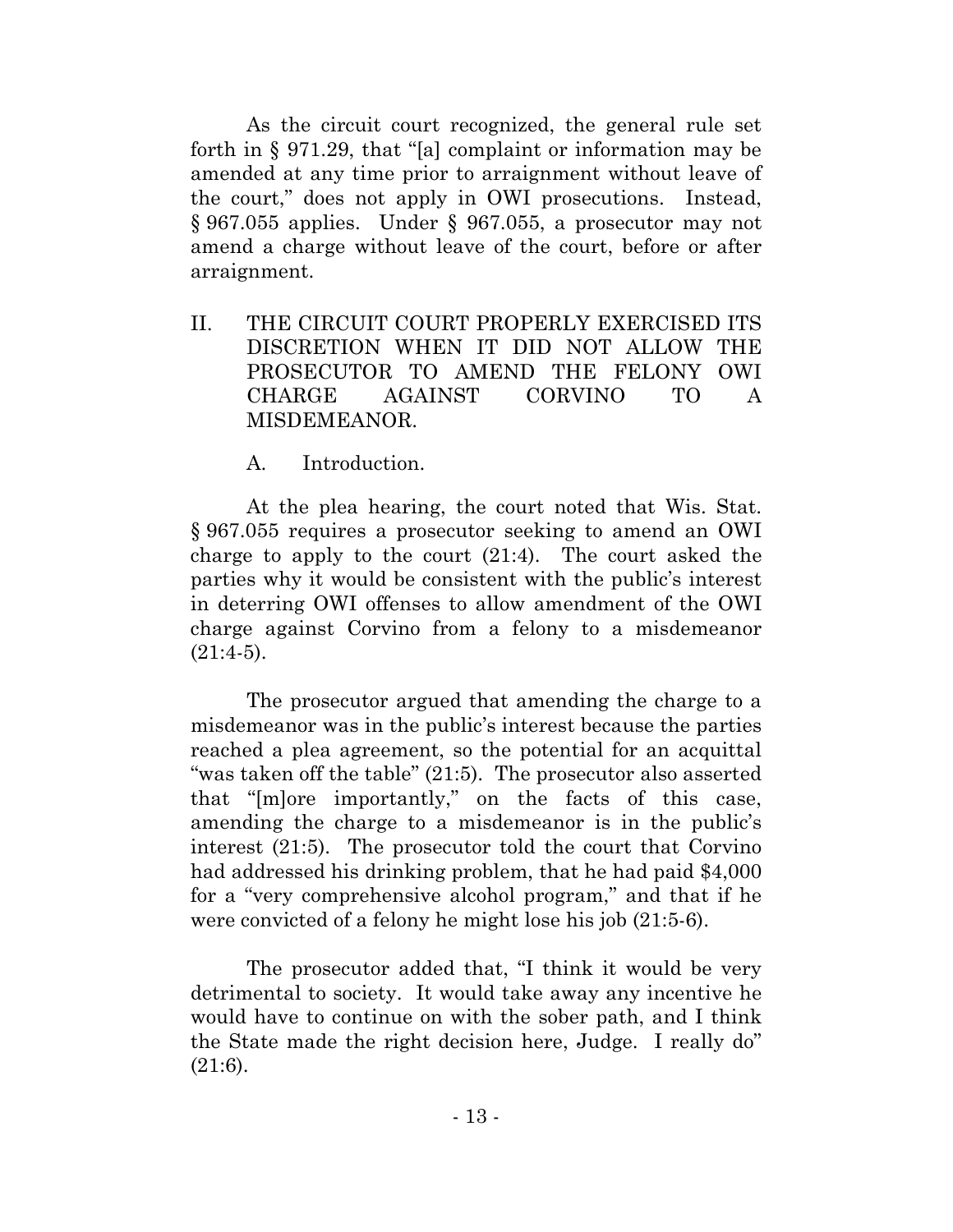The prosecutor also asserted that Corvino waived his rights to a preliminary examination and to file a suppression motion, and that Corvino agreed to enter a guilty plea, and "he kept his end of the bargain" (21:6-7). The prosecutor added that "[w]hen you have a plea agreement that is beneficial to all parties and society itself, I think it's beneficial to society that the agreement be upheld" (21:7).

Corvino's defense counsel made a similar argument, asserting that amendment of the charge is in the public's interest because the parties reached a plea agreement, and that Corvino would still have three years of probation and "all the things that would accompany a felony conviction," but no felony conviction (21:8).

The circuit court rejected the arguments by the prosecutor and Corvino's counsel, and declined to approve the amendment of the charge. The court noted that the State had strong evidence proving that Corvino had operated a motor vehicle while under the influence of an intoxicant (21:10-11), and that "the State can prove up the prior convictions relatively summarily" (21:10). The court further noted that the standard for allowing an amendment to a charge under § 967.055 "has historically been applied, at least in Oneida County, is when the State's ability to prosecute the original charged violation is compromised in some form, where a stipulated resolution for a lesser charge is proposed" (21:11-12). The court stated, "We don't have that here," and it denied the application to amend the charge to a felony (21:12). As the State will explain, the court properly exercised its discretion in refusing to allow the prosecutor to amend the charge from a felony to a misdemeanor.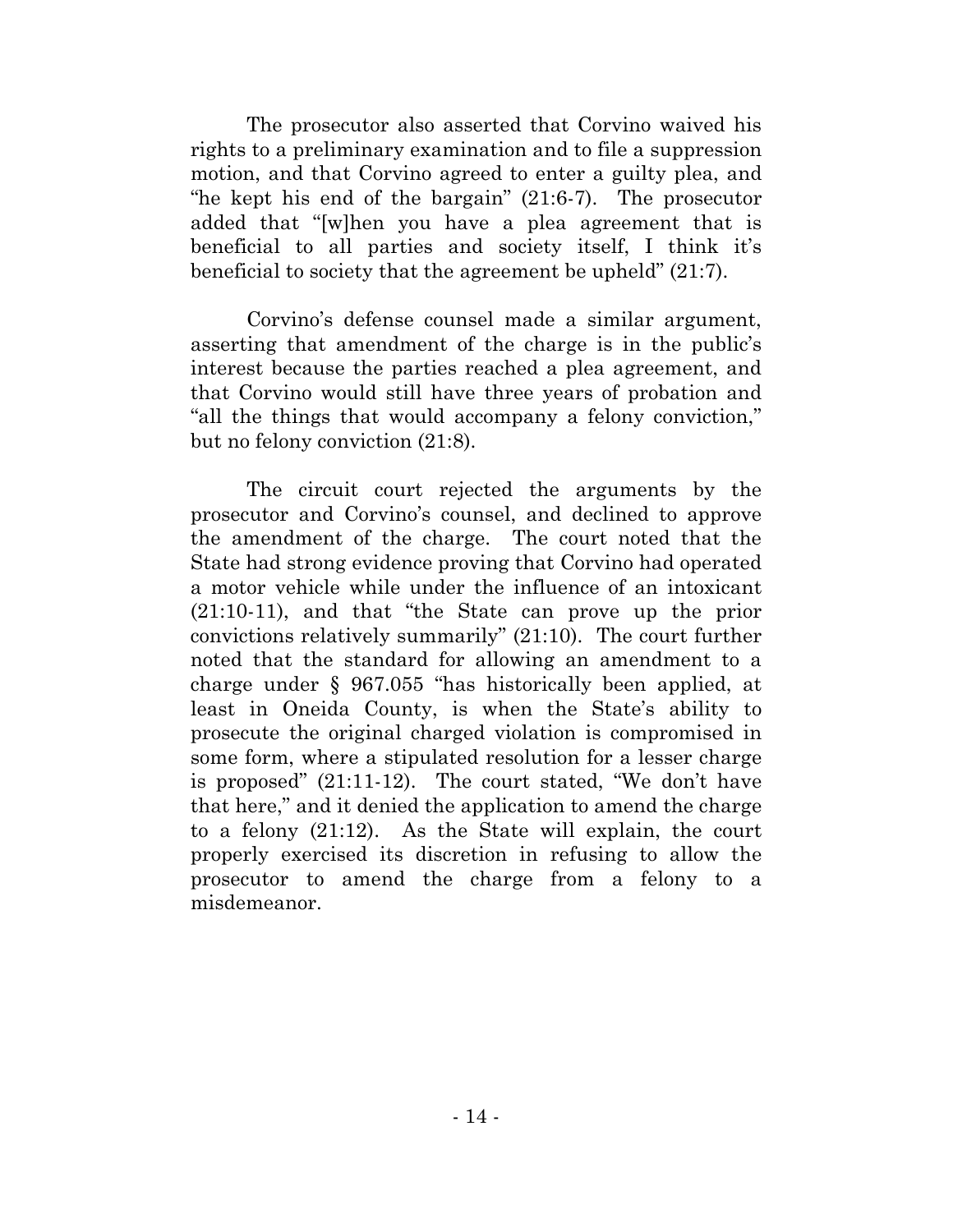B. Under Wis. Stat.  $\S$  967.055(2)(a), a court may allow amendment or dismissal of an OWI charge only if it "is consistent with the public's interest in deterring the operation of motor vehicles by persons who are under the influence of an intoxicant."

On appeal, Corvino argues that the circuit court erred by too narrowly considering the public's interest. He asserts that the court considered only the strength of the State's case, and that it should also have considered other factors including "the effect on the defendant's family and employer and the community's interest in the defendant remaining sober and a productive member of society" (Corvino's Br. at 13).

Corvino asserts that "[t]he potential to conserve valuable prosecutorial resources and for defendants to admit their crimes and receive more favorable terms at sentencing means that a plea agreement can benefit both parties" (Corvino's Br. at 14 (quoting *Missouri v. Frye*, \_\_ U.S. \_\_, 132 S.Ct. 1399 (2012)). Corvino also asserts that in considering whether to accept a plea agreement, a court should start by considering the reasons given by the prosecutor and defense counsel for recommending the plea (Corvino's Br. at 15 (citing *Conger*, 325 Wis. 2d 664)).

Corvino cites the standards that apply to whether acceptance of a plea bargain is in the public's interest. But those general standards do not apply to a determination whether to allow a prosecutor to dismiss or amend an OWI charge. Under § 967.055(2), a dismissal or an amendment must be in the public's interest in deterring drunk driving.

Wisconsin Stat. § 967.055 sets forth the legislative intent behind Wisconsin's drunk driving laws generally, and the legislative intent behind limiting the ability of a prosecutor to amend or dismiss a drunk driving charge. Subsection (1) provides that "[t]he legislature intends to encourage the vigorous prosecution of offenses concerning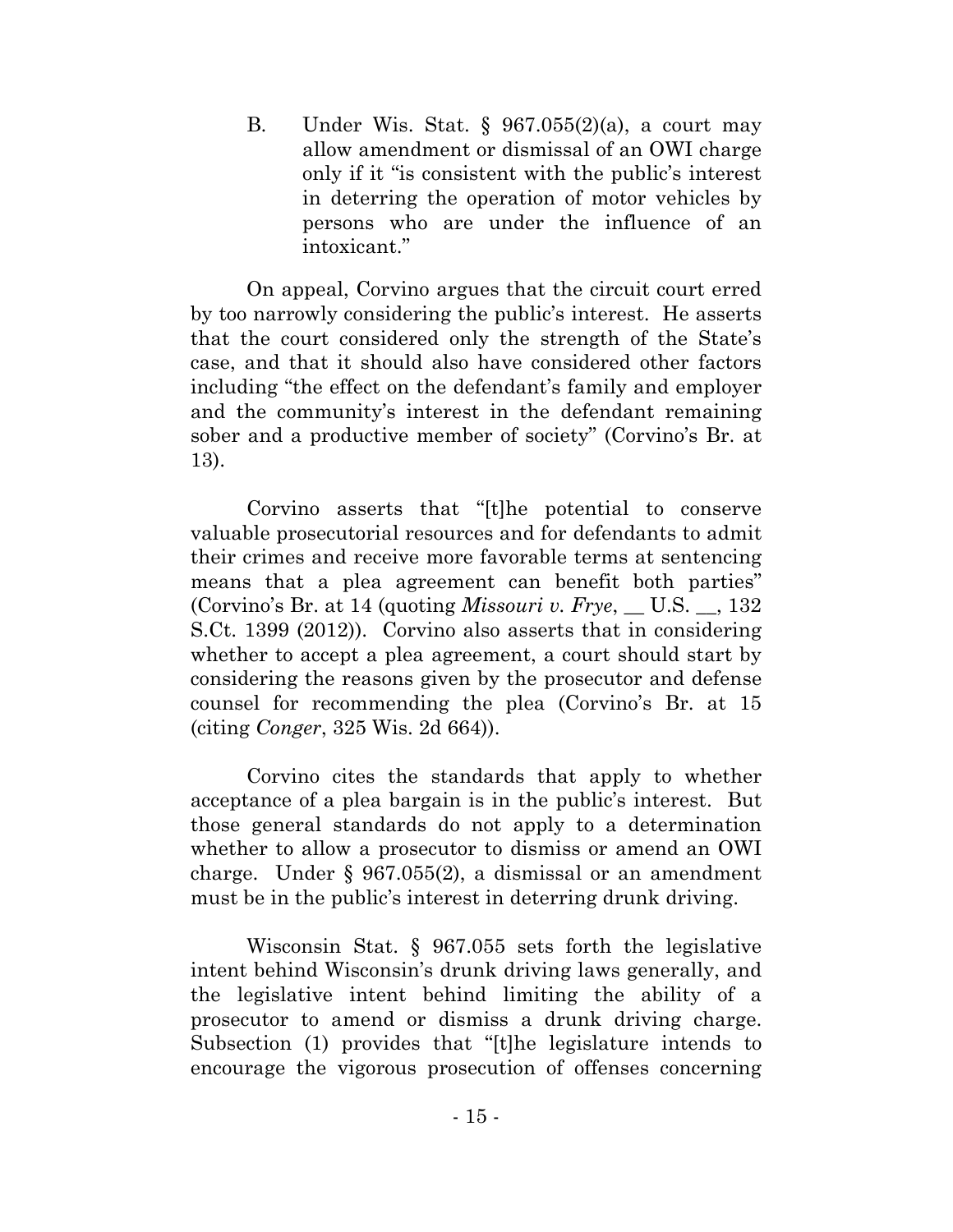the operation of motor vehicles by persons under the influence of an intoxicant." Wis. Stat.  $\S$  967.055(1)(a). Subsection (2) provides that when a prosecutor moves to amend or dismiss a drunk driving charge, "[t]he court may approve the application only if the court finds that the proposed amendment or dismissal is consistent with the public's interest in deterring the operation of motor vehicles by persons who are under the influence of an intoxicant." Wis. Stat. § 967.055(2)(a).

When it enacted § 967.055(2), "the legislature mandated judicial supervision of prosecutorial motions to dismiss or amend OWI charges to ensure the vigorous prosecution of drunk driving offenses." *Dums*, 149 Wis. 2d at 322.

The court in this case considered the strength of the State's case. In doing so, the court reasonably exercised its discretion. Logically, if the State's case were in some way flawed such that a drunk driver might escape conviction, a court might conclude that allowing an amendment to the charge in the context of a plea bargain would be in the public's interest in deterring drunk driving. But in this case, the court recognized that the prosecutor pointed to no problems with the State's case on the substantive OWI charge, and no problem proving the prior convictions that are alleged (21:10-11).

On appeal, Corvino does not explain how pretending that his November 27, 2010 OWI occurred more than five years prior to his March 23, 2014 offense constitutes "vigorous prosecution" of drunk driving offenses, or is "consistent with the public's interest in deterring the operation of motor vehicles by persons who are under the influence of an intoxicant."

In this case, the prosecutor attempted to amend an OWI charge. Preventing this type of amendment is precisely the purpose of  $\S 967.055(2)$ (a). The statute is intended "to curtail a prosecutor's right to seek a dismissal," or an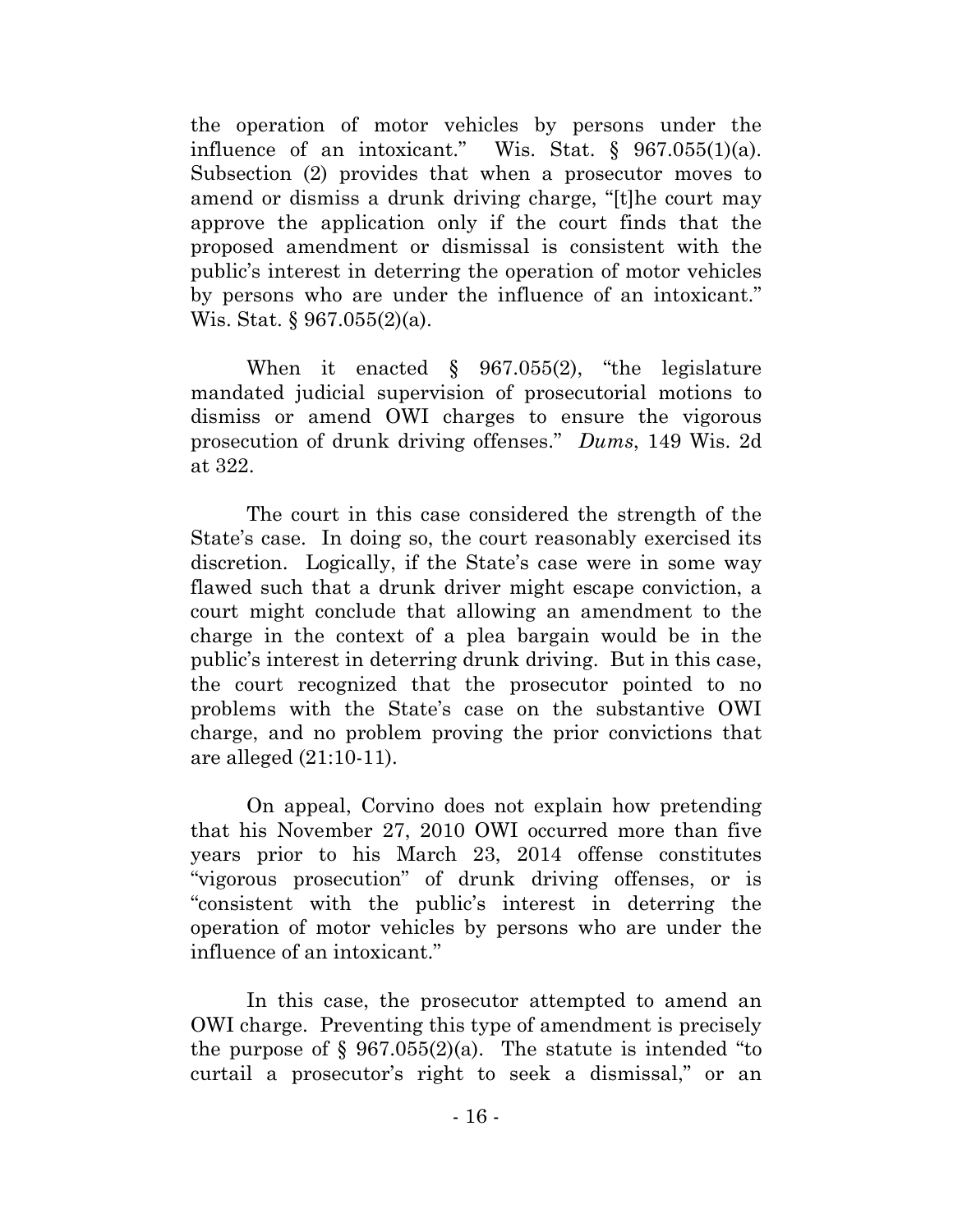amendment of an OWI charge. *See Brooks*, 113 Wis. 2d at 359. The court did not erroneously exercise its discretion by not allowing an amendment with no showing that amendment is in the public's interest in deterring drunk driving.

C. The facts alleged in the criminal complaint demonstrate why amending the felony charge against Corvino to a misdemeanor would not be in the public's interest in deterring drunk driving.

The facts alleged in the criminal complaint amply demonstrate that the court was correct in concluding that amending the OWI charge against Corvino from a felony to a misdemeanor is not in the public's interest in deterring drunk driving.

A Woodruff Police Officer answered a dispatch and arrived at 3:09 a.m. on March 23, 2014, to find a Jeep Liberty stuck in a four foot high snow drift (1:3). The vehicle was running and in gear, and Corvino was in the driver's seat, talking on a cell phone (1:3). When the officer knocked on the window, Corvino "immediately stated that he hadn't been driving" (1:3). The officer "detected a strong odor of an intoxicant on [Corvino's] breath," and noted that Corvino's "speech was very slurred and slow" (1:3).

The officer asked Corvino for his driver's license and Corvino fumbled with his money clip and discarded his cell phone onto the passenger seat in order to remove his driver's license (1:3). Corvino's "eyes were red, bloodshot and glassy," and he "repeatedly stated that he wasn't driving the vehicle, that his friend Gary had been driving but had took off running westbound across the lake" (1:3).

The officer conducted the horizontal nystagmus test and noted that Corvino's eyes did not pursue smoothly, and showed distinct jerkiness (1:3). The officer observed four clues of intoxication even though Corvino "would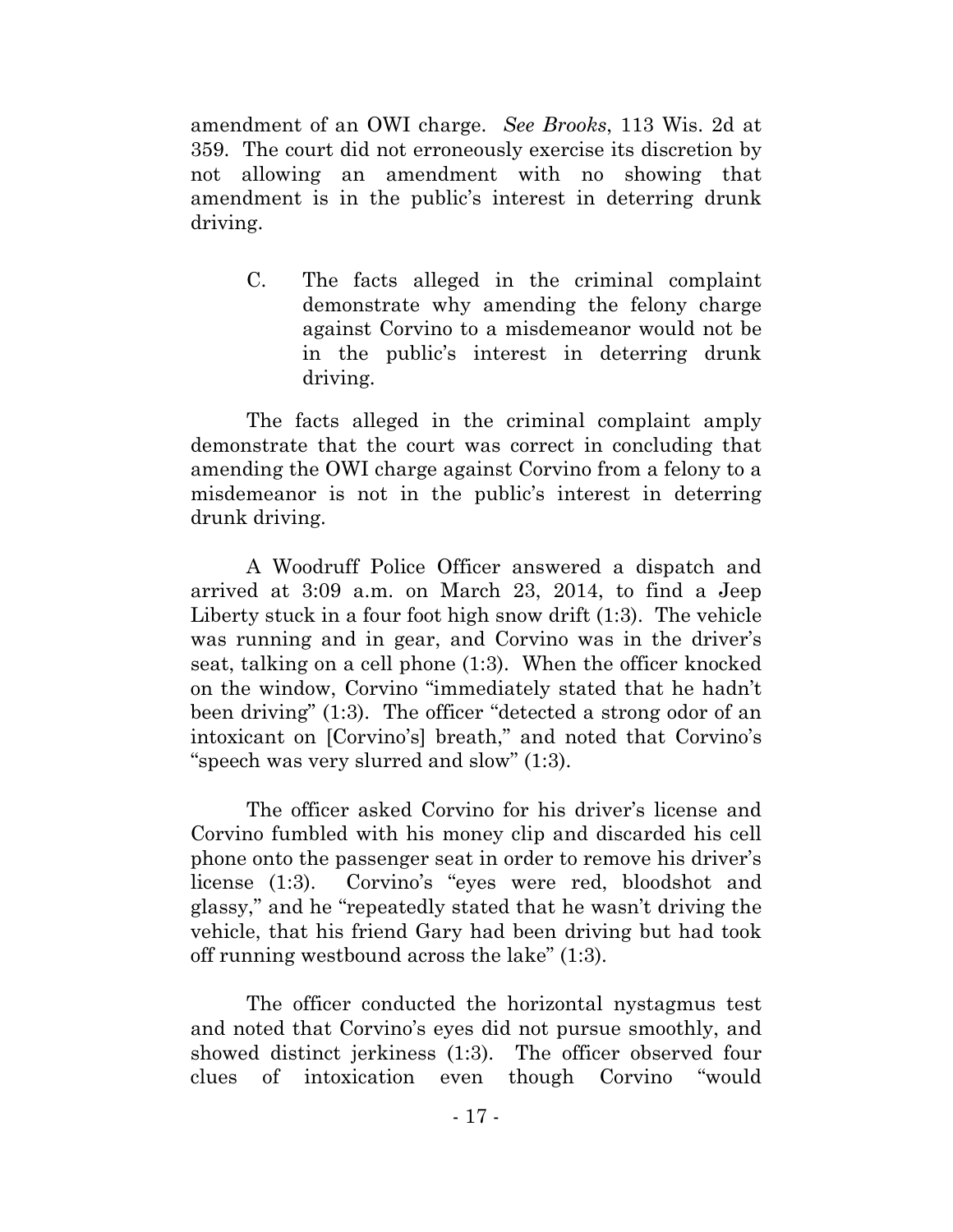continuously stop the test" and showed "an inability to follow instructions" (1:3).

The officer attempted to conduct the walk-and-turn test, but Corvino "would continually stop the test and state he was 'drunk'" (1:3). The officer noted that Corvino "had upper body sway and was unable to maintain his balance" (1:3). The officer detected three clues of intoxication in this test (1:3).

Corvino refused further field sobriety tests (1:3). "He stated that he 'was fucked up.' And that he wasn't driving"  $(1:3)$ .

The officer administered a preliminary breath test, which registered an alcohol concentration of .224 (1:3). The officer placed Corvino under arrest for OWI, as a fourth offense (1:3). The officer read the Informing the Accused information to Corvino, who agreed to submit to a blood draw for testing (1:3). The officer transported Corvino to the hospital, where Corvino's blood was drawn (1:4).

Before leaving the scene, the officer and another officer who had arrived searched for "Gary's" footprints, but "[t]here were no footprints near the vehicle in any direction in the snow or going across the lake" (1:4).

Corvino had three prior convictions (1:2). He was therefore prohibited from operating a motor vehicle with a blood alcohol concentration in excess of .02. Wis. Stat. § 340.01(46m)(c). While the results of a test of his blood are not in the appellate record, the PBT indicated a blood alcohol concentration of .224, more than eleven times the legal limit. One of Corvino's prior OWI convictions was for driving drunk on November 27, 2010, less than four years before his current OWI (1-2).

In his argument at the plea hearing, and in his brief, Corvino has disputed none of these alleged facts. He simply argues that it would be in the public's interest to amend the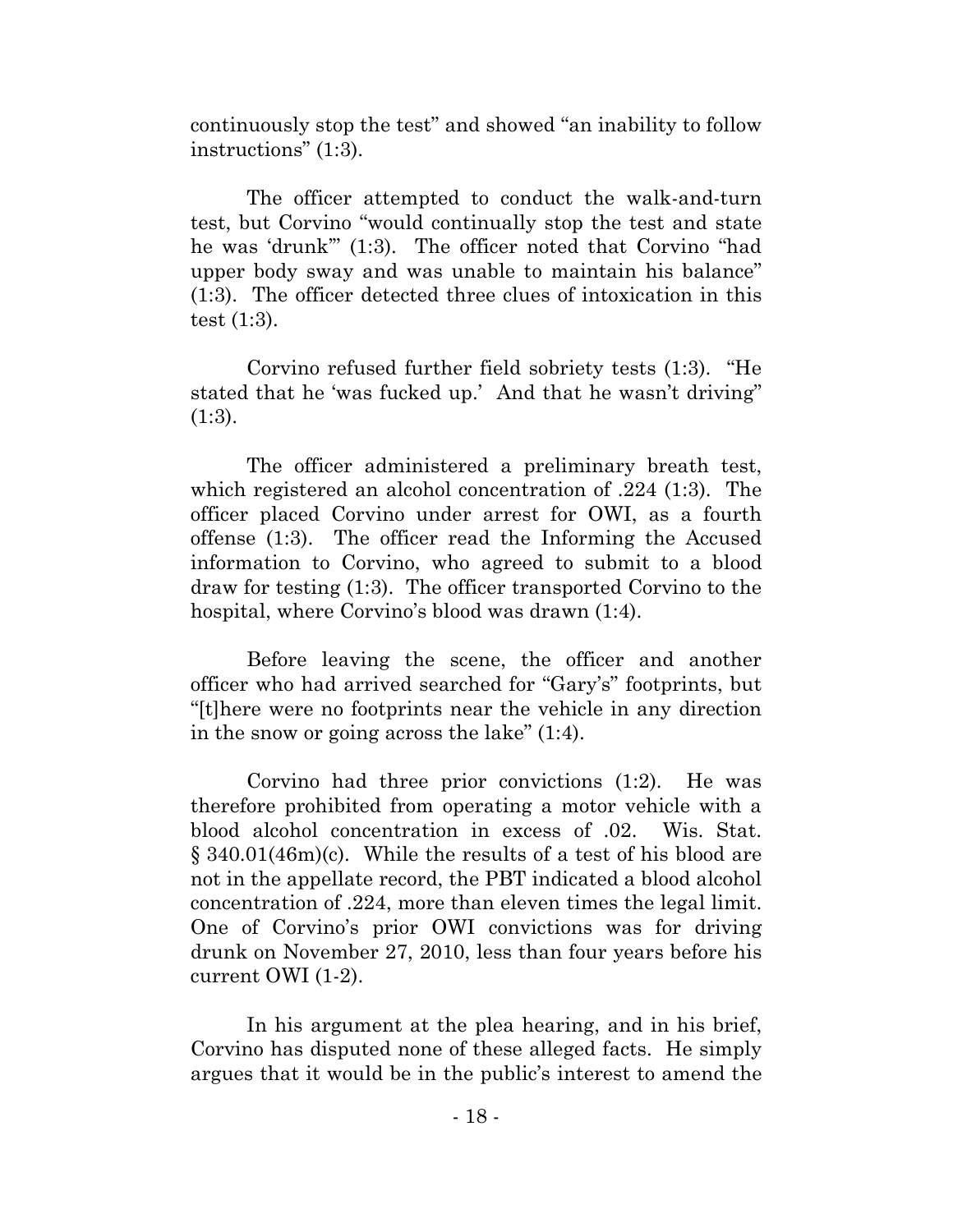charge to a misdemeanor. But nothing in these facts suggests that it would be in the public's interest in deterring drunk driving to amend the OWI charge against Corvino from a felony to a misdemeanor. There is no reason to think that amending the charge in this case would deter Corvino from driving drunk, or that it would deter others from driving drunk. Amending the charge and allowing Corvino to escape the legislatively-mandated punishment simply because he has a job and money to pay for treatment would not be consistent with deterring drunk driving, or with the legislative intent that OWI cases be vigorously prosecuted. The circuit court therefore properly exercised its discretion in refusing to allow the prosecutor to amend the charge against Corvino from a felony to a misdemeanor.

# III. THE CIRCUIT COURT PROPERLY REFUSED TO ACCEPT A GUILTY PLEA TO OWI AS A MISDEMEANOR.

A. Introduction.

The circuit court in this case refused to accept a guilty or no contest plea to a charge of OWI as a fourth offense, a misdemeanor, under Wis. Stat. § 346.65(2)(am)4 (21:3-4, 11‑12). The court recognized that in the criminal complaint, the State had alleged that Corvino had three prior convictions, with one resulting from an offense occurring November 27, 2010, within five years of Corvino's current March 24, 2013 offense (1:1-2).

On appeal, Corvino argues that the circuit court erroneously exercised its discretion by not accepting his guilty plea (Corvino's Br. at 5).

As the State will explain, the court properly exercised its discretion by refusing to accept Corvino's guilty plea to a misdemeanor because (1) a plea to a misdemeanor in this case would be contrary to the public's interest in deterring drunk driving, (2) there is no factual basis for a plea to OWI as a misdemeanor, and (3) even if it accepted a guilty plea to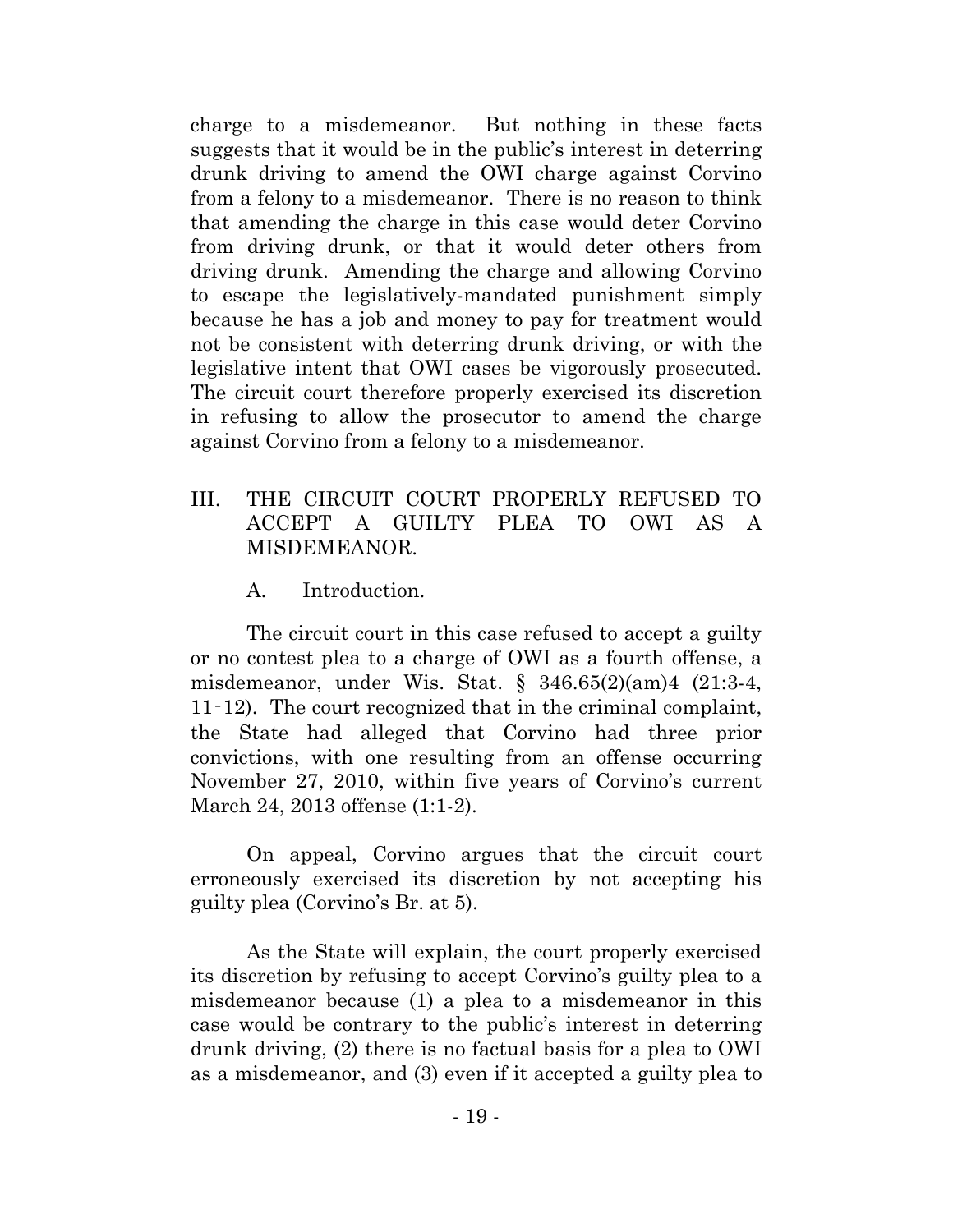OWI, the court would be required to impose sentence for a felony.

B. The court properly exercised its discretion when it refused to accept Corvino's guilty plea because a plea to OWI as a misdemeanor would not be in the public's interest in deterring drunk driving.

Whether to accept or reject a guilty plea is solely a matter of circuit court discretion. *Conger*, 325 Wis. 2d 664, ¶ 24. "A circuit court must review a plea agreement independently and may, if it appropriately exercises its discretion, reject any plea agreement that does not, in its view, serve the public's interest." *Id.* ¶ 48.

In *Conger*, the Wisconsin Supreme Court set forth a number of factors that a court might consider in determining whether accepting a plea is in the public's interest, including the reasons stated by the prosecutor and defense counsel for recommending the plea agreement, as well as

whether a defendant has voluntarily and intelligently entered into a plea bargain; whether a factual basis exists for his or her guilty plea; the general public's perception that crimes should be prosecuted; the interests of the victim; the court's ability to dispose of the case in a manner commensurate with the seriousness of the criminal charges and the character and background of the defendant; and the plea's usefulness in securing a legitimate and important prosecutorial interest.

#### *Id.* ¶ 32.

The Wisconsin Legislature has explained the public's interest in regard to whether to accept a plea to a reduced charge in an OWI case. It has stated that "[t]he legislature intends to encourage the vigorous prosecution of offenses concerning the operation of motor vehicles by persons under the influence of an intoxicant." Wis. Stat.  $\S$  967.055(1)(a). The legislature added that in OWI cases, a court "may approve" a prosecutor's application to reduce a charge only if the reduction in the charge "is consistent with the public's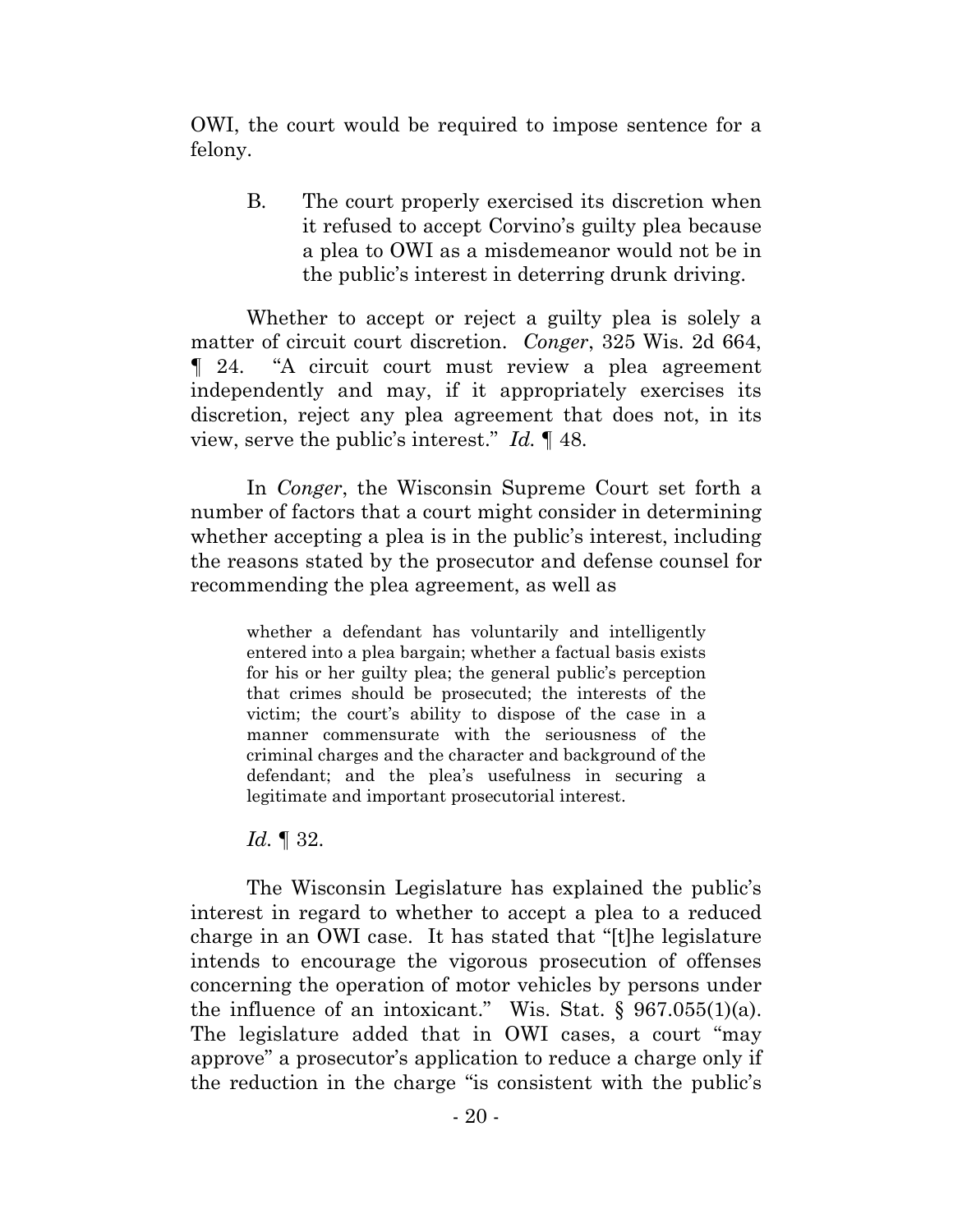interest in deterring" drunk driving. Wis. Stat.  $§ 967.055(2)(a).$ 

In this case, the circuit court refused to accept the amendment of the charge against Corvino, and his guilty plea to OWI as a misdemeanor, because it concluded that a plea to a misdemeanor would not be in the public's interest (21:11-12). The court recognized that reducing a charge that is supported by the facts and that the State can prove does not constitute vigorous prosecution of OWI cases, and is inconsistent with the public's interest in deterring drunk driving. Because it considered the facts and the public's interest, the court properly exercised its discretion in refusing to accept Corvino's guilty plea.

C. OWI as a fourth offense with one or more priors is a felony penalized under  $\S 346.65(2)(am)4m$ , not a misdemeanor penalized under  $§$  346.65(2)(am)4.

The circuit court's refusal to accept the plea was correct because the criminal complaint alleged that Corvino had three prior OWI convictions, one of which occurred within five years of his current offense. The criminal complaint properly alleged that if found guilty of OWI, the penalty for Corvino's current offense is the one set forth in  $§ 346.65(2)(am)4m$ , not the one set forth in  $\S 346.65(2)(am)4.3$  $\S 346.65(2)(am)4.3$  $\S 346.65(2)(am)4.3$  There is no factual basis for a plea to

. . . .

<span id="page-25-0"></span> <sup>3</sup> Wisconsin Stat. § 346.65 provides, in relevant part, as follows:

<sup>(2) (</sup>am) Any person violating s. 346.63 (1):

<sup>4.</sup> Except as provided in subd. 4m. and pars. (dm), (f), and (g), shall be fined not less than \$600 nor more than \$2,000 and imprisoned for not less than 60 days nor more than one year in the county jail if the number of convictions under ss. 940.09 (1) and 940.25 in the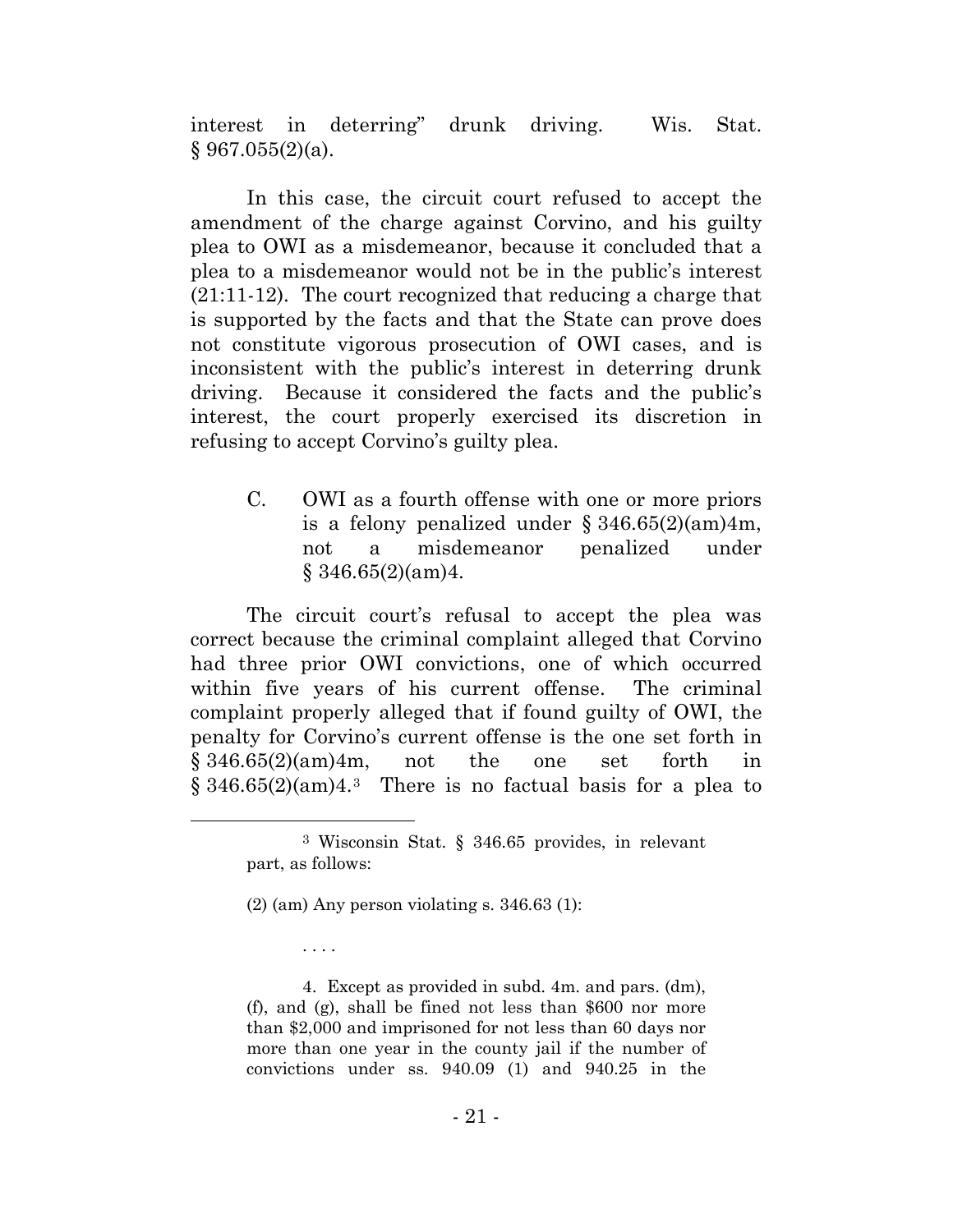OWI as a misdemeanor, and if the court accepted a plea to OWI it would be required to impose sentence for a felony.

When it accepts a guilty plea, a circuit court must hold a colloquy with the defendant and ensure that the defendant's plea is knowing, intelligent, and voluntary. One of a court's specific duties is to "[a]scertain personally whether a factual basis exists to support the plea." *State v. Brown*, 2006 WI 100, ¶ 35, 293 Wis. 2d 594, 716 N.W.2d 906.

In this case, it is undisputed that there is a factual basis for the OWI charge. OWI has only two elements (1) that a person operated a motor vehicle on a Wisconsin highway; and (2) while under the influence of an intoxicant. The issue is what penalty applies. The criminal complaint alleges that Corvino has three prior OWI convictions that count for sentence enhancement. If convicted of OWI, Corvino would be sentenced for a fourth offense.

The criminal complaint alleges that one of Corvino's prior offenses occurred November 27, 2010, within five years of the current offense, which occurred March 23, 2014. The

l

person's lifetime, plus the total number of suspensions, revocations, and other convictions counted under s. 343.307 (1), equals 4, except that suspensions, revocations, or convictions arising out of the same incident or occurrence shall be counted as one.

<sup>4</sup>m. Except as provided in pars. (f) and (g), is guilty of a Class H felony and shall be fined not less than \$600 and imprisoned for not less than 6 months if the number of convictions under ss. 940.09 (1) and 940.25 in the person's lifetime, plus the total number of suspensions, revocations, and other convictions counted under s. 343.307 (1), equals 4 and the person committed an offense that resulted in a suspension, revocation, or other conviction counted under s. 343.307 (1) within 5 years prior to the day of current offense, except that suspensions, revocations, or convictions arising out of the same incident or occurrence shall be counted as one.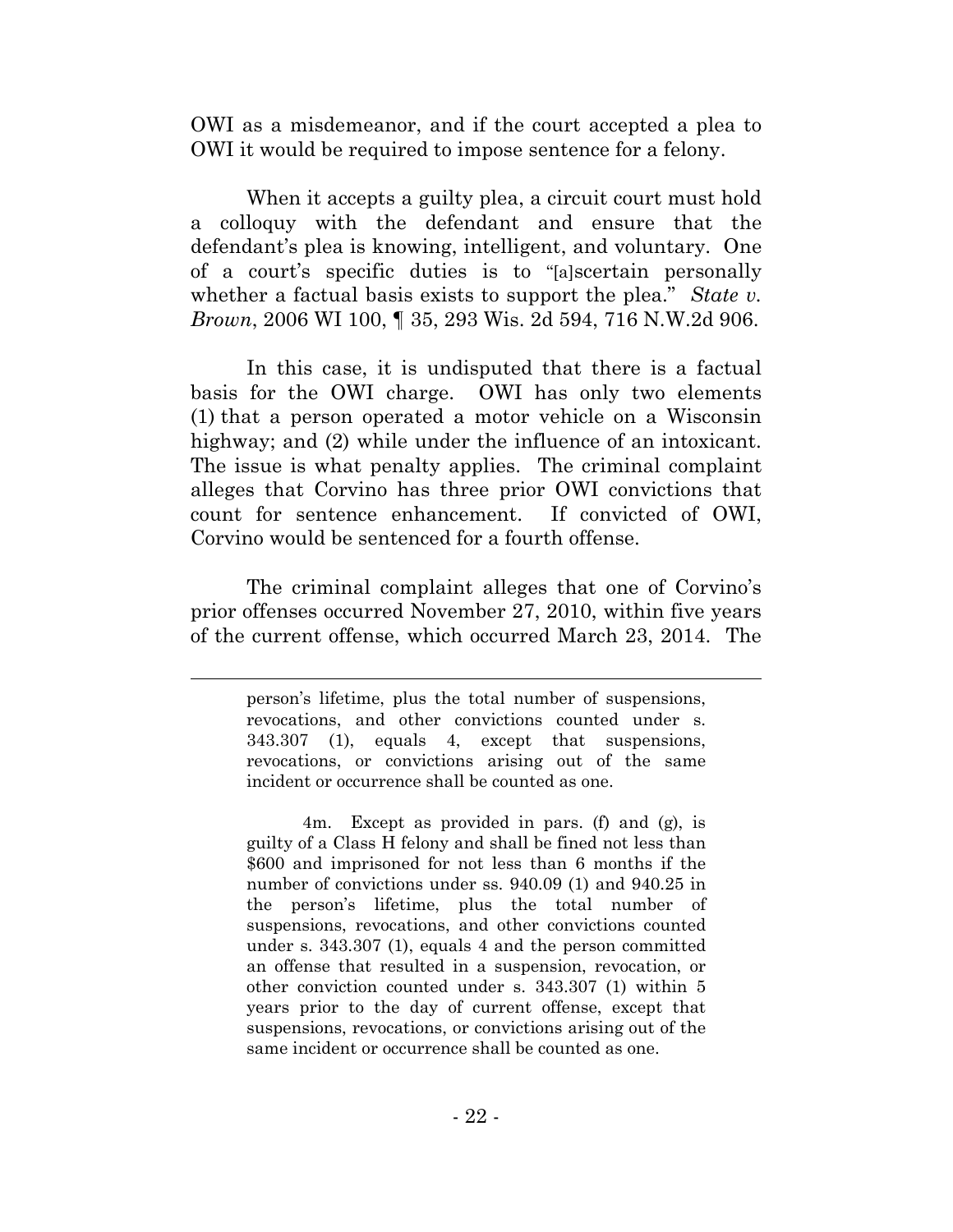complaint correctly identifies  $\S$  346.65(2)(am)4m as the appropriate penalty section, and correctly states that if convicted, Corvino is guilty of a felony.

The information that amended the charge to a misdemeanor did not allege different prior offenses or allege that the prior offenses occurred on different dates. It simply alleged—incorrectly—that none of Corvino's three prior offenses were committed within five years of his current offense. By attempting to have Corvino enter a plea to the charge in the information, the parties were asking the court to find a factual basis that does not exist, by pretending that March 23, 2014 is not within five years of November 27, 2010. This is contrary to the mandatory sentencing structure of § 346.65, and to the legislature's intent of the "vigorous prosecution" of drunk drivers.

In addition to finding a factual basis, a court accepting a guilty or no contest plea is required to inform the defendant of the range of punishments the defendant faces. *Brown*, 293 Wis. 2d 594, ¶ 34. Before it accepted Corvino's plea the court would have been required to determine whether November 27, 2010, the date of Corvino's most recent prior offense, was within five years of March 23, 2014, the date of his current offense. Because the court could not have determined that March 23, 2014, was not within five years of November 27, 2010, the court would have been required to inform Corvino that if he pled guilty, and admitted to the three prior offenses alleged in the criminal complaint, he would be guilty of a Class H felony, and would face penalties for a felony.

The subparagraphs of  $\S$  346.65(2)(am) provide the penalty for violations of § 346.63(1). Subparagraph 4m provides that a person who violates § 346.63(1) "is guilty of a Class H felony" if the conviction is the person's fourth OWI related offense, and at least one prior offense occurred within five years of the current offense.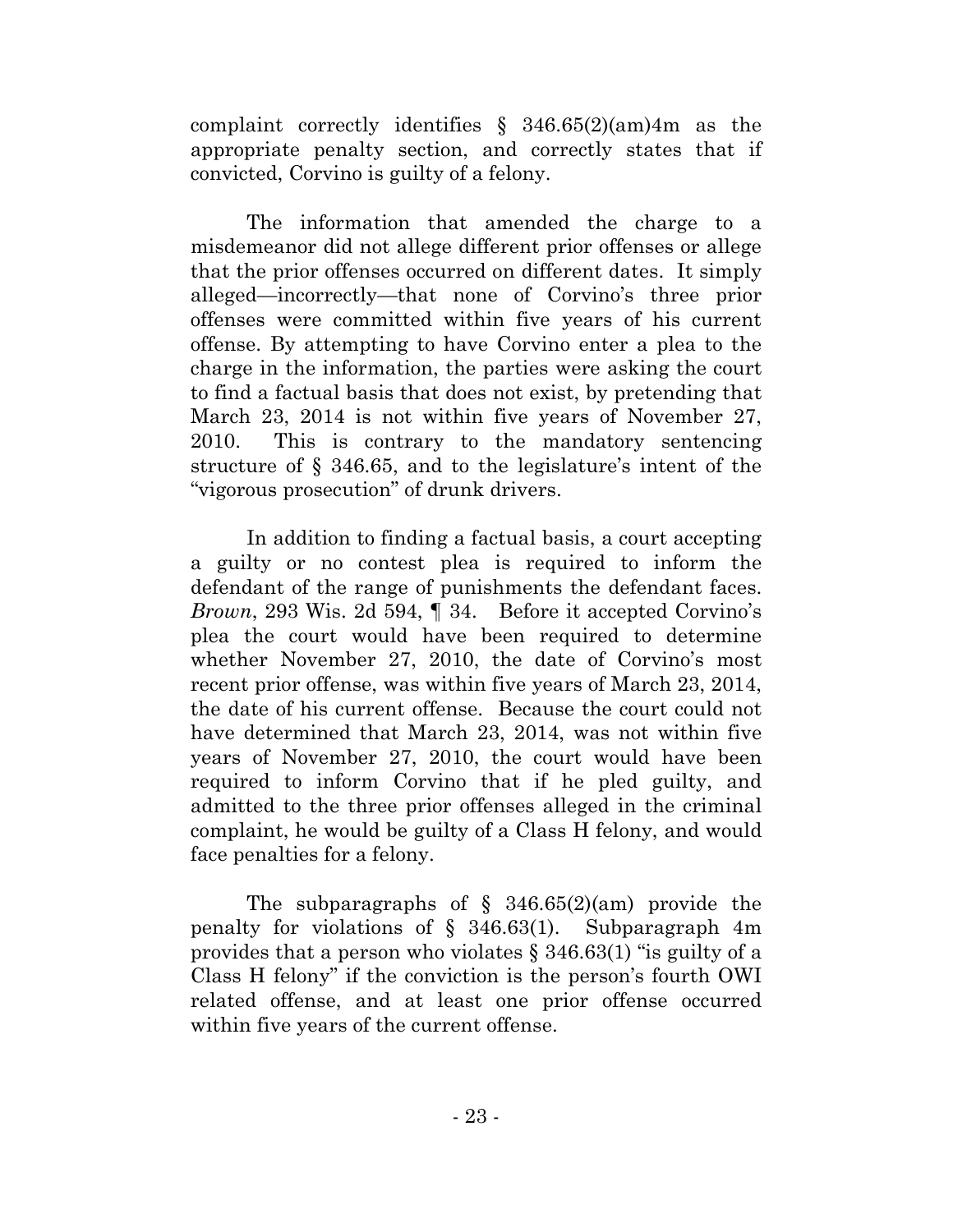Subparagraph 4 provides that a person who violates § 346.63(1), "[e]xcept as provided in subd. 4m," is guilty of a misdemeanor if the conviction is the person's fourth OWI related offense.

The penalty statute for  $\S$  346.65(2)(am)4m is clear. A person who is guilty of OWI "shall" be sentenced under § 346.65(2)(am)4 if the conviction is the person's fourth, and one of the prior convictions occurred in the prior five years. A person who is guilty of OWI "shall" be sentenced under sub. 4 if the conviction is the person's fourth, "except" as provided in sub. 4m.

In other words, a person "shall" be sentenced for a fourth offense as a misdemeanor, except that if one of the prior convictions occurred within five years of the current offense, the person "shall" be sentenced for a fourth offense as a felony.

In his brief, Corvino asserts that when a person commits an OWI and the person has three prior offenses, one or more within five years, the prosecutor has discretion to charge the OWI as a felony or as a misdemeanor (Corvino's Br. at 5). He argues that charging as a misdemeanor or as felony is similar to the decision whether to charge a crime as repeater (Corvino's Br. at 8).

However, the repeater statute, Wis. Stat. § 939.62, is different than the OWI penalty statute, § 346.65. The repeater statute says, repeatedly, that penalties "may" be increased if a person is a repeater.

In contrast, Wis. Stat. § 346.65 uses the term "shall." The statute grants no discretion. It makes clear that if a person is convicted of a fourth offense the person "shall" be sentenced under  $\S$  346.65(2)(am)4, except that if one prior offense was within five years, the person "shall" be sentenced under § 346.65(2)(am)4m.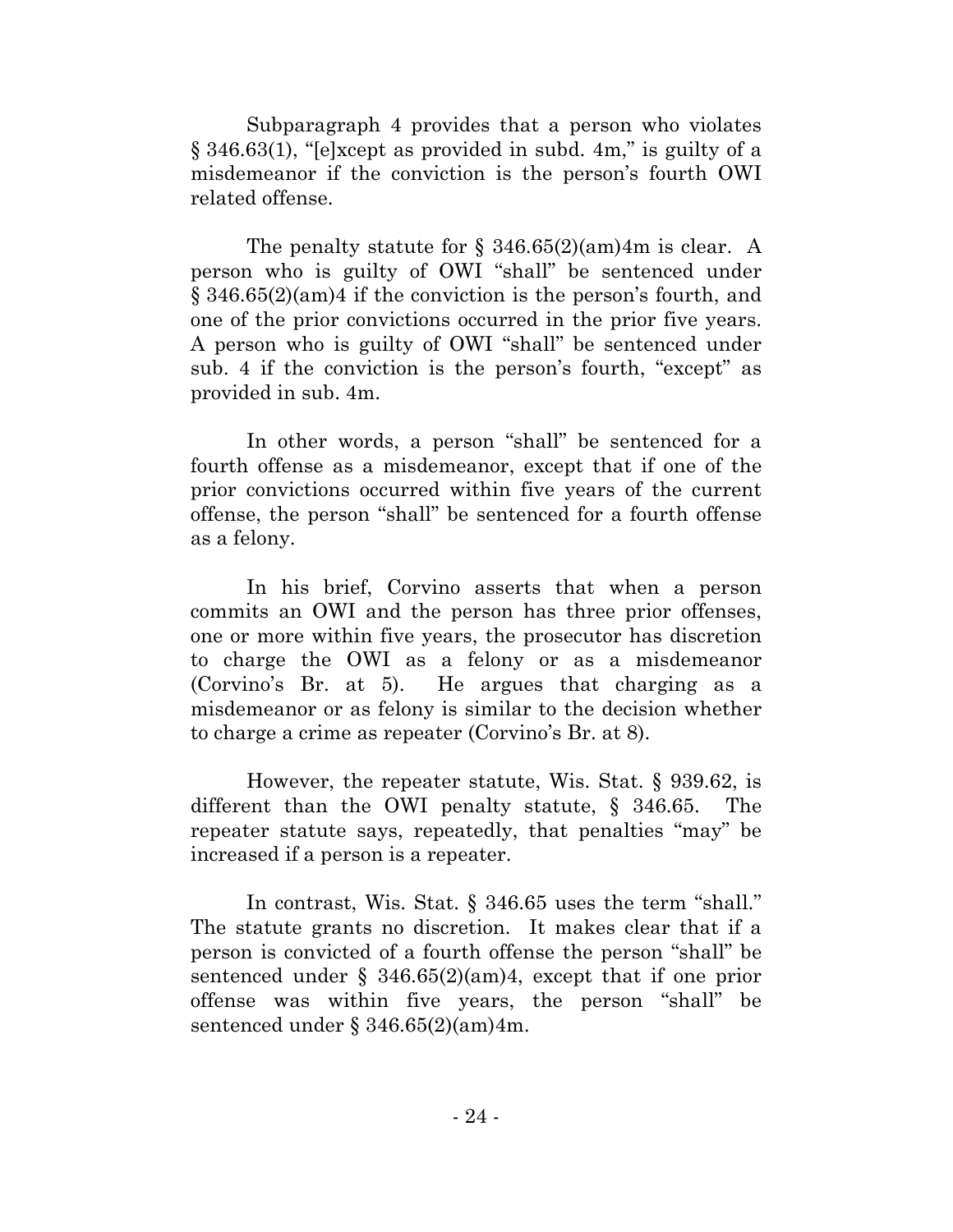The sentencing statute is mandatory. A sentencing court has no discretion—it must impose sentence depending on the number of prior offenses, and if there are three prior offenses, with at least one within five years of the current offense, it must impose sentence for a felony. In this case, if it accepted a guilty plea to the underlying OWI charge, the court would have been required to impose sentence for a felony.

For all of these reasons the circuit court properly refused to accept Corvino's guilty plea to OWI as a misdemeanor.

IV. THE CIRCUIT COURT DID NOT ERR BY ORDERING THE PROSECUTOR TO FILE AN INFORMATION CHARGING CORVINO WITH A FELONY.

As explained above, the prosecutor in this case initially charged Corvino with OWI as a fourth offense, with one prior offense within five years—a felony. The prosecutor then filed an information charging Corvino with OWI as a fourth offense, with no prior offenses within five years—a misdemeanor.

The court recognized that the prosecutor had improperly amended the charge without the court's approval, as required under § 967.055, and it concluded that it could not make the findings required to allow an amendment. The court therefore refused to accept a guilty plea to a misdemeanor and ordered the prosecutor to file an information charging a felony.

On appeal, Corvino argues that the circuit court "does not have the power to force the State to charge a felony OWI 4th even where probable cause was found to charge the felony at the time of the preliminary hearing" (Corvino's Br. at 17).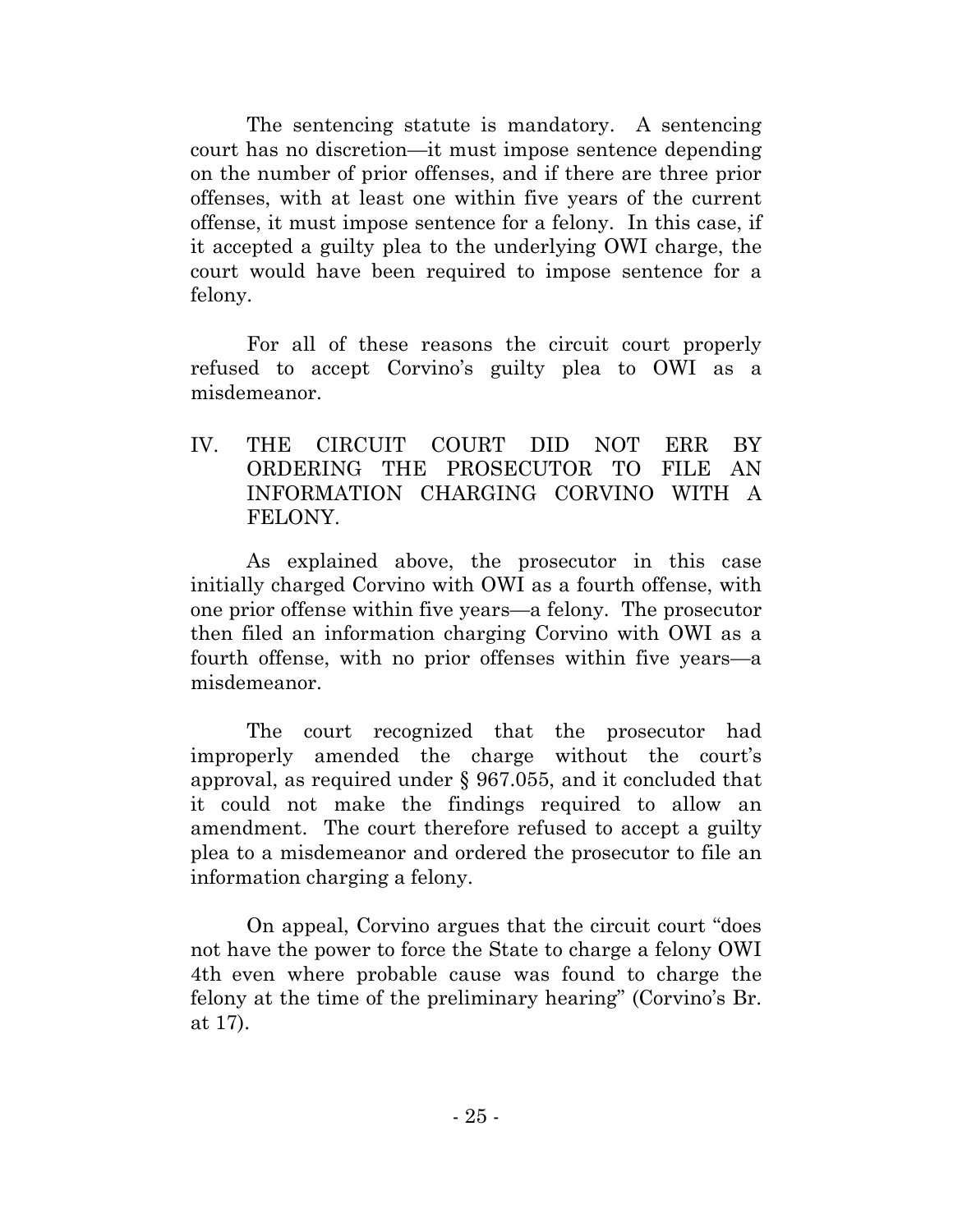The State disagrees. The prosecutor initially charged a felony. When the court found probable cause, the prosecutor could not amend the charge to a misdemeanor without court approval. The State maintains that the court could not give that approval because if it convicts Corvino of OWI, it is required to impose sentence under § 346.65(2)(am)4m, for a felony. But even if the court had discretion to allow amendment of the charge, the court has made clear that it will not approve an amendment because amendment is not in the public's interest in deterring drunk driving. Under § 967.055, the prosecutor can neither amend the charge, nor dismiss the charge.

The State maintains that the circuit court has inherent authority to require the prosecutor to file an information charging Corvino with OWI as a felony. The Wisconsin Supreme Court has explained the parameters of the circuit courts' inherent authority, as follows:

It is beyond dispute that circuit courts have "inherent, implied and incidental powers." *State ex rel. Friedrich v. Circuit Court for Dane County*, 192 Wis. 2d 1, 16, 531 N.W.2d 32 (1995). These powers are those that are necessary to enable courts to accomplish their constitutionally and legislatively mandated functions. *Id.* Wisconsin courts have generally exercised inherent authority in three areas: (1) to guard against actions that would impair the powers or efficacy of the courts or judicial system; (2) to regulate the bench and bar; and (3) to ensure the efficient and effective functioning of the court, and to fairly administer justice. *Sun Prairie v. Davis*, 226 Wis. 2d 738, 749-50, 595 N.W.2d 635 (1999).

# *State v. Henley*, 2010 WI 97, ¶ 73, 328 Wis. 2d 544, 787 N.W.2d 350.

The supreme court added that '"[a] court is understood to retain inherent powers when those powers are needed to 'maintain [the courts'] dignity, transact their business, [and] accomplish the purposes of their existence."' *Id.* (quoted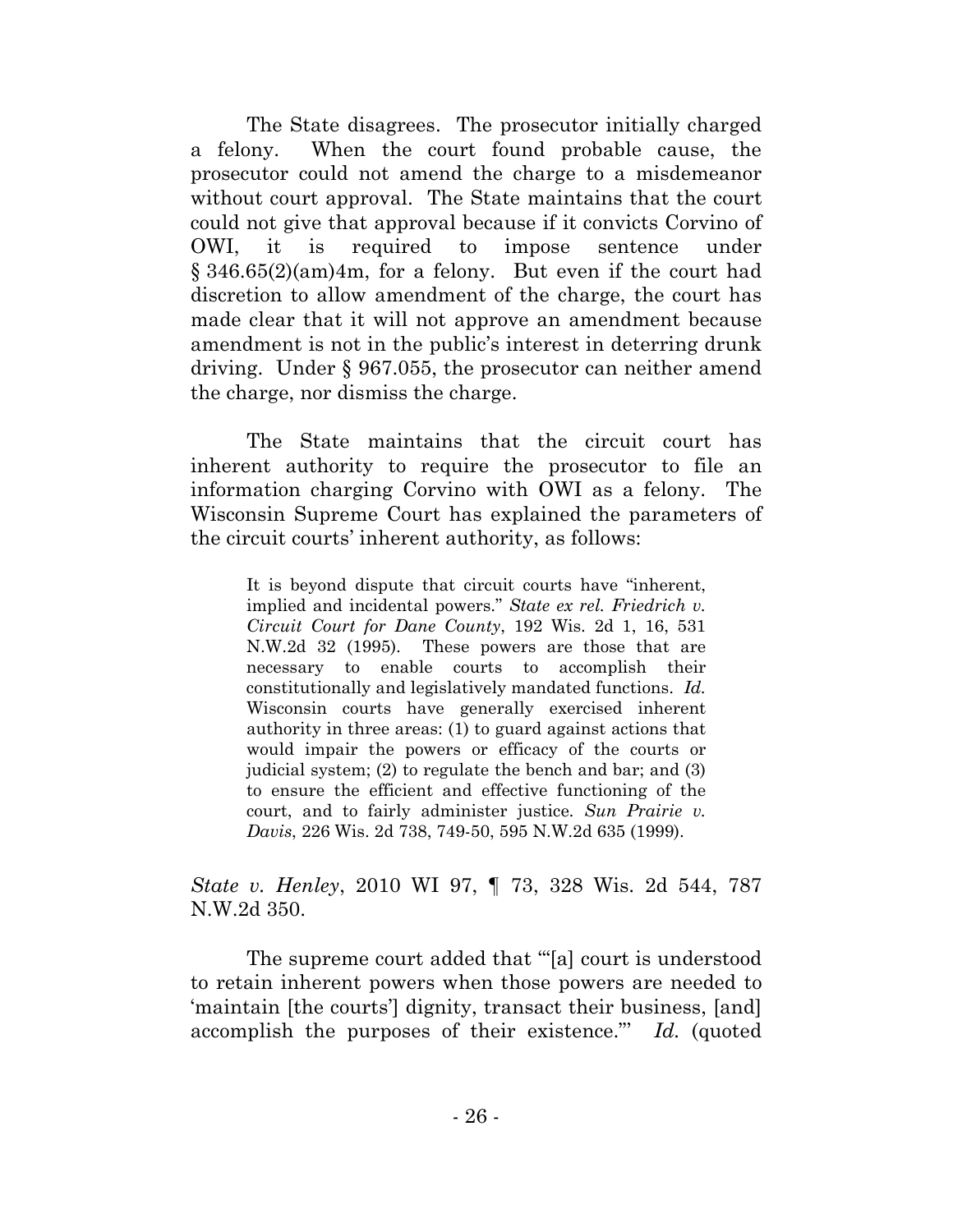source omitted). "A power is inherent when it 'is one without which a court cannot properly function.'" *Id.* (quoting *State v. Braunsdorf*, 98 Wis. 2d 569, 580, 297 N.W.2d 808 (1980)).

In this case, the court accepted the information charging a misdemeanor, but it did so while not knowing that the prosecutor was amending the charge without seeking the court's permission. Under Wis. Stat. § 967.055(2), the court could not properly accept the information that amended the charge without making the required findings. The court did not make those findings. In order to accomplish its "legislatively mandated function" by preventing the amendment of an OWI charge without court approval, the court must have inherent authority to reconsider its acceptance of the information, and order the prosecutor to file an information reinstating the original charge, for which the court found probable cause.

The prosecutor initially charged OWI as a felony, and the court has not granted approval to amend the charge. Under § 967.055(2) the prosecutor has no discretion to dismiss or amend the charge without court approval, and must proceed with a felony prosecution.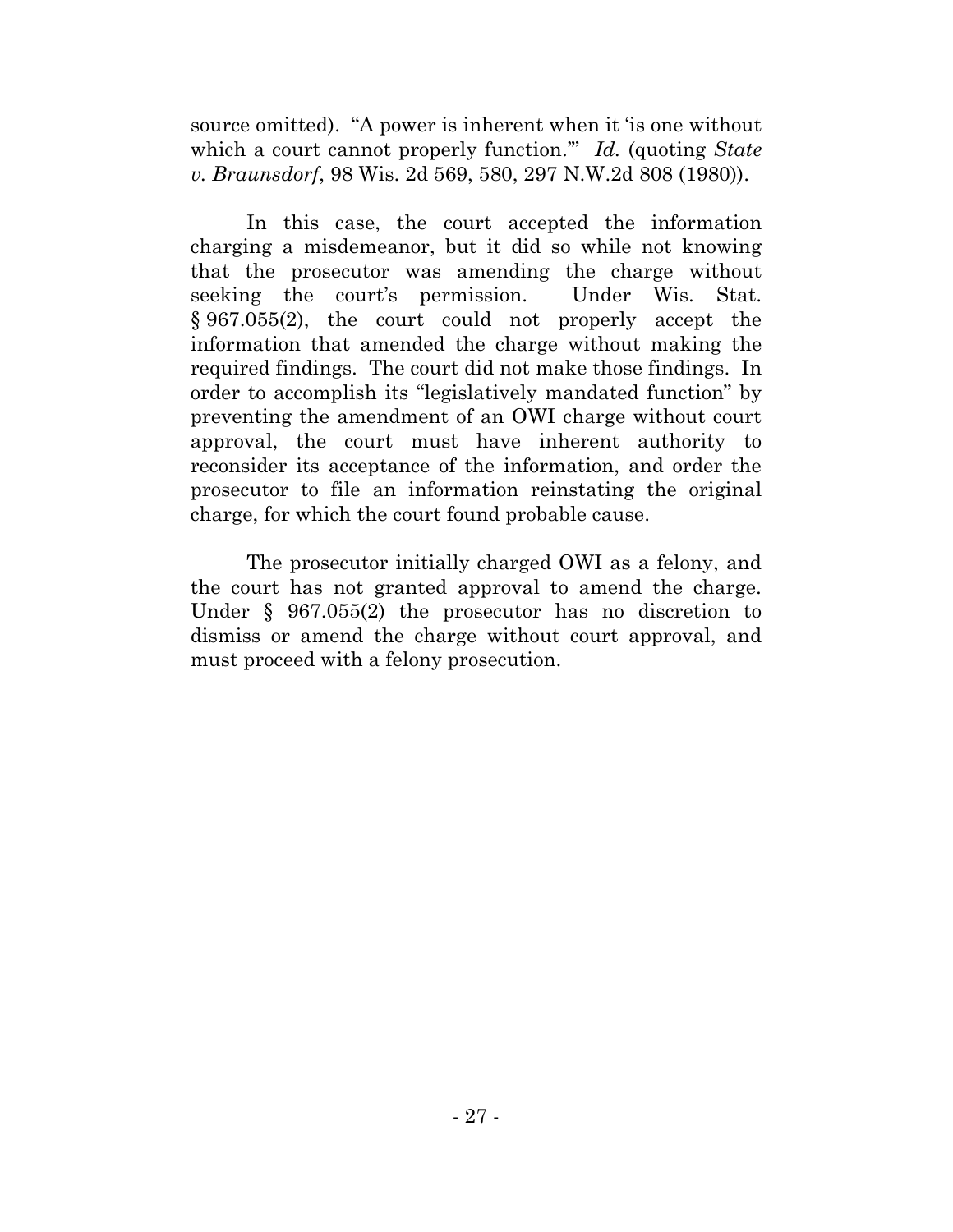### **CONCLUSION**

For the reasons explained above, the State respectfully requests that this court affirm the order of the circuit court requiring that the prosecutor file an information charging Corvino with OWI as a fourth offense with at least one prior conviction within five years of the current offense—a felony.

Dated this 19th day of January, 2016

Respectfully submitted,

BRAD D. SCHIMEL Attorney General

MICHAEL C. SANDERS Assistant Attorney General State Bar #1030550

Attorneys for Plaintiff-Respondent

Wisconsin Department of Justice Post Office Box 7857 Madison, Wisconsin 53707-7857 (608) 266-0284 (608) 266-9594 (Fax) [sandersmc@doj.state.wi.us](mailto:sandersmc@doj.state.wi.us)